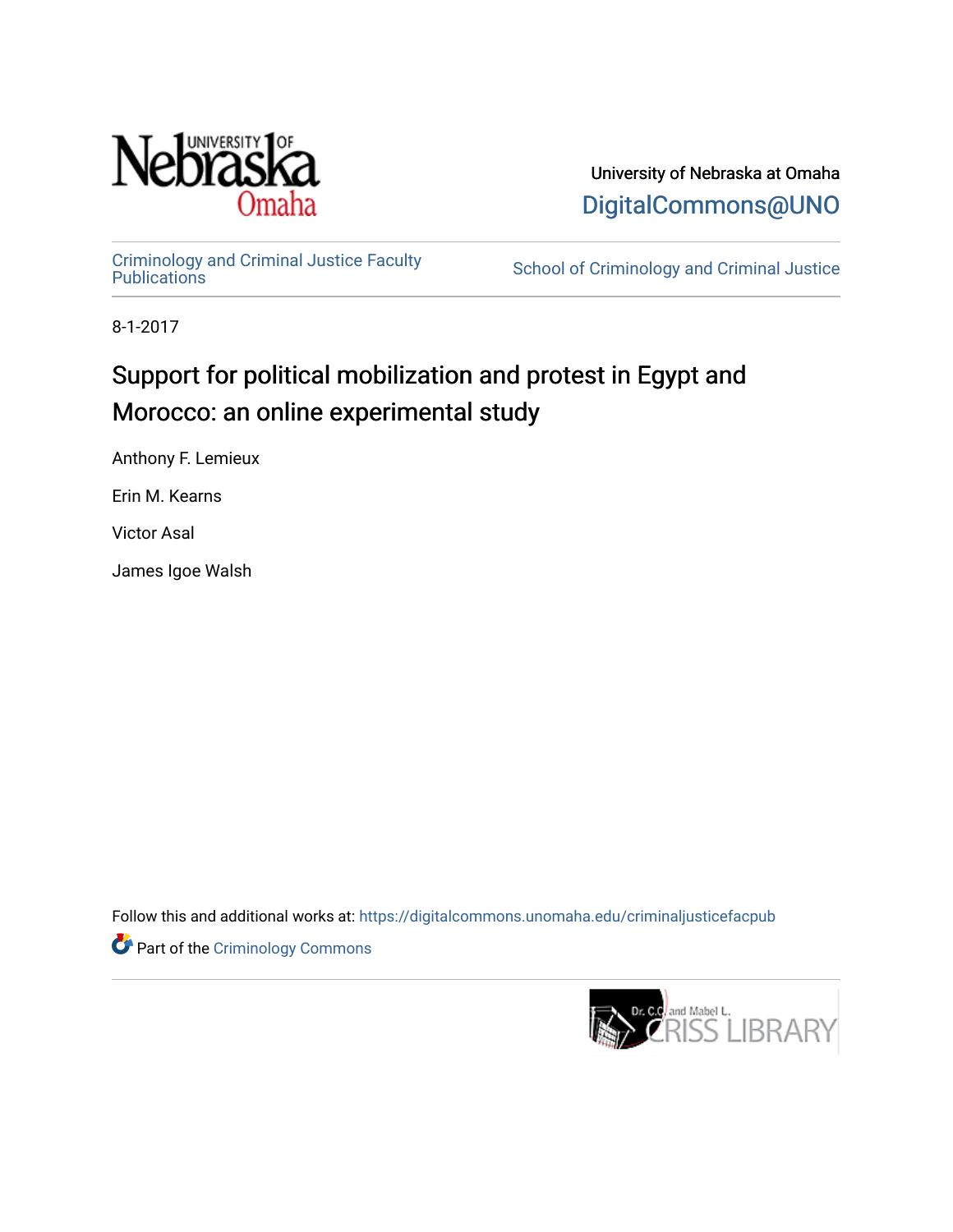# **Support for political mobilization and protest in Egypt and Morocco: an online experimental study**

Anthony F. Lemieux<sup>a</sup>, Erin M. Kearns<sup>b</sup>, Victor Asal<sup>c</sup> and James Igoe Walsh<sup>d</sup>

a Global Studies Institute, Georgia State University, Atlanta, GA, USA;

- b Department of Criminology & Criminal Justice, University of Alabama, Tuscaloosa, AL, USA;
- c Department of Political Science, State University of New York, Albany, NY, USA;
- d Department of Political Science, University of North Carolina, Charlotte, NC, USA

## **ABSTRACT**

Why do individuals engage in or support acts of contentious politics? Building from previous work, this article uses a 2 (high/low grievance) × 2 (high/low risk) × 2 (high/low opportunity) online experimental design to examine the impact of these factors on political action with participants from Egypt ( $n = 517$ ) and Morocco ( $n = 462$ ). Participants assumed a first-person perspective as a member of a fictional oppressed ethnic minority group in one of eight vignettes. Participants then indicated the extent to which they would engage in various forms of protest and violence, and how justified such actions were. Participants answered several social-personality measures: Social Dominance Orientation (SDO), Right Wing Authoritarianism (RWA), and Activism and Radicalism Intentions Scale (AIS and RIS). Analyses show that higher SDO and RIS scores largely drive violent engagement and justification for these actions. Higher AIS scores predicted protest engagement and justification, while SDO negatively influenced non-violence. RWA scores decreased engagement in and support for any form of political action. In contrast with previous experimental findings, grievance did not impact decisions about political mobilization.

## **KEYWORDS**

Protest; violence; grievance, risk, opportunity, experiment

## **Introduction**

The current research focuses on the question of why people mobilize, a phenomenon long explained by repression and grievance (e.g., Bloom, 2005; Crenshaw, 1983; Pinard, 2011; Ross, 1993). However, many people regularly face political repression and express grievances, yet comparatively few actually take action (Collier & Hoeffler,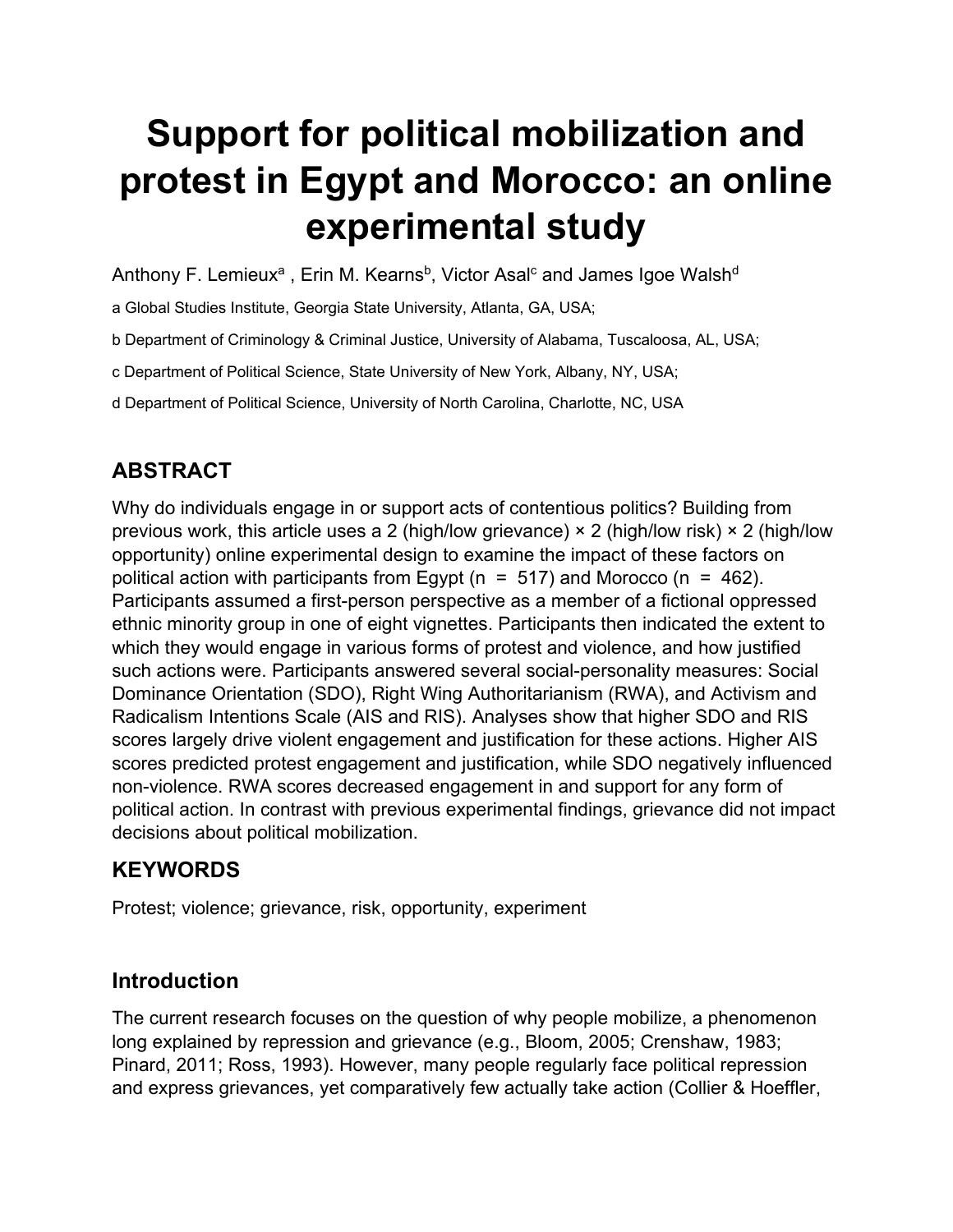2001, p. 2). Repression and grievance alone prove insufficient to explain galvanization to protest and violence. Marx himself argued that, given oppression's constant presence in cross-demographic daily life, identification of other factors remains necessary (Marx & Engels, 1848). Why then do some people who experience grievance mobilize for political action while others do not? In addition to contextual factors like grievance, risk, and opportunity, how do individual-level factors influence mobilization?

The majority of scholarly interest on mobilization has focused on the state level (e.g., Collier & Hoeffler, 2001; Fearon & Laitin, 2003; Gurr, 1970; McAdam, Tarrow, & Tilly, 2001; Skocpol, 1979; Tarrow, 1998). Considerably fewer studies investigate individual-level factors that lead to mobilization (for an important exception see Weinstein, 2007). Further, scholars rarely use experimental methods to understand mobilization. This constitutes an opportunity to shed new light on questions of galvanization to political action. With the ability to ensure control over treatments, researchers can tackle issues that are difficult to measure or control for – even crudely – with exclusively observational data.

This study adds three components to our previous experimental work on mobilization. First, our original work focused on the United States where people have less experience with discrimination, mass protest, and violence over the past few decades. Thus, our vignettes may have had limited salience. The present study aims – in part – to rectify this limitation with online general population samples from two countries that have recently experienced large-scale mobilization for social and political change: Egypt and Morocco. Second, we add a new variable for experimental manipulation: the opportunity to engage in action. In this project, we manipulate three contextual factors (grievance, risk, and opportunity) and examine how each impacts on mobilization. Third, we include new social-personality measures that are theoretically linked to mobilization: Activism and Radicalism Intention (ARIS). We measure four social-personality factors in this study and examine their impact on mobilization: Social Dominance Orientation (SDO; Pratto, Sidanius, Stallworth, & Malle, 1994), RightWing Authoritarianism (RWA; Altemeyer, 1988), and Activism and Radicalism Intention (Moskalenko & McCauley, 2009). Combining contextual variables and individual factors can provide insight to address the puzzle of why some people decide to engage in political action while others do not.

We first discuss how grievances, risk, and opportunity may influence support for various forms of mobilization. As the present paper shares similar background and context with our previous work, we provide an abbreviated review of the literature on grievance and risk here (see Lemieux & Asal, 2010 for a full discussion). We then explore the potential impact exerted by individual-level factors on the actions people will justify and undertake in the context of intergroup relations. We next describe our experimental design, country selection and background details, data collection process, and analysis. We conclude with a review of our findings, their limitations, and points of consideration for future research.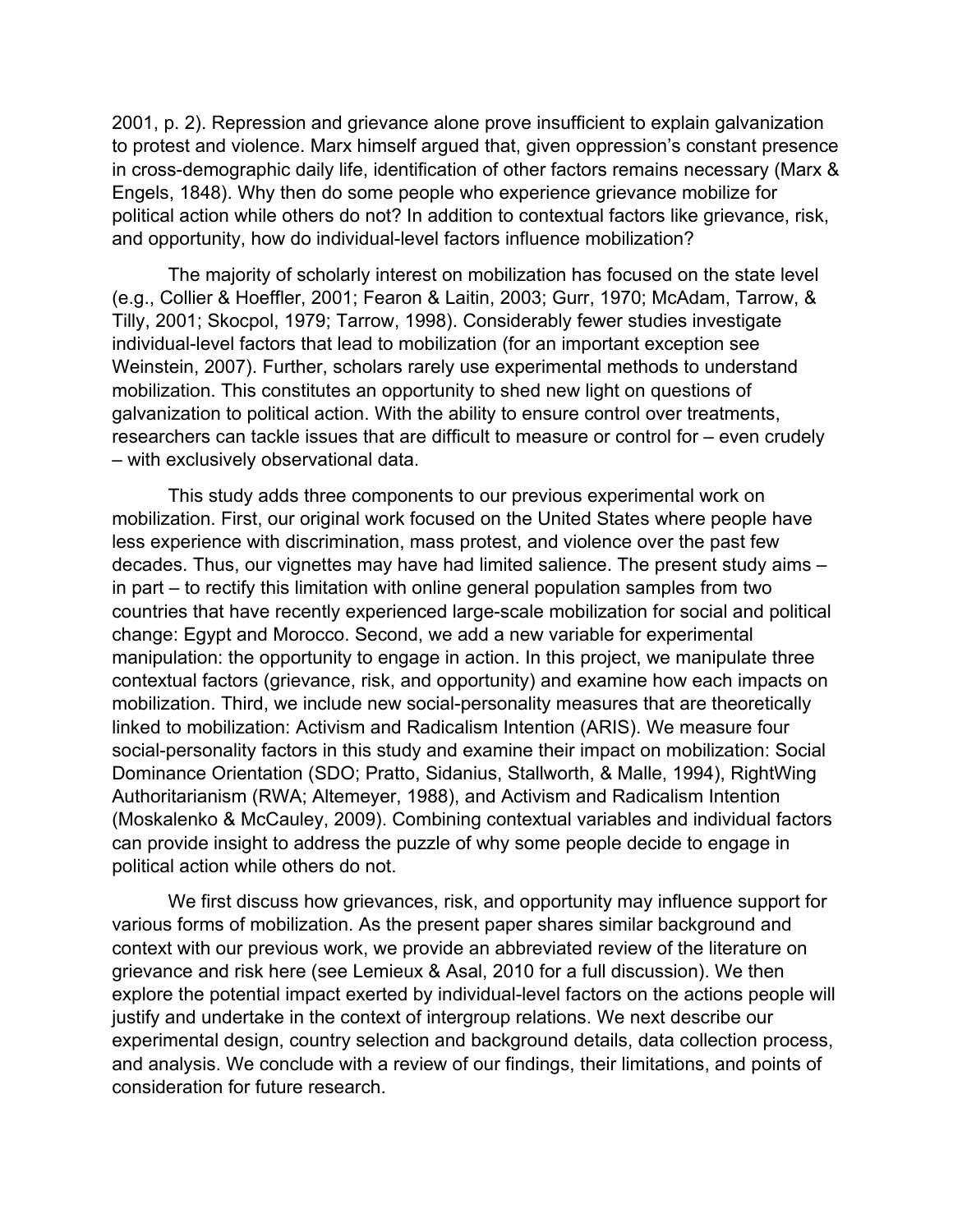#### **Grievances and mobilization**

Dating back at least to Machiavelli (1532), political action has been explained by grievances based upon fundamental rights violations. More recently, Gurr (1970) argued that relative deprivation creates a sense of grievance that drives mobilization. Here relative deprivation is defined as "a perceived discrepancy between men's value expectations and their value capabilities" (p. 13). Yet it is difficult to measure relative deprivation (Aya, 1990), so discrimination is often used as a proxy for grievance (e.g., Gurr, 1993; Gurr & Moore, 1997). Studies using multiple data sources find that ethnic minorities subject to discrimination are more likely to mobilize politically and to engage in violence (e.g., Goodwin, 2001; Hibbs, 1973).

While the general focus on grievances and mobilization has been at the macrolevel, early evidence suggests that this link exists at the individual level as well. Qualitative research, largely from psychology, links grievances and violence, especially in the context of terrorism (Horgan, 2005; Victoroff, 2005). Some quantitative research similarly finds that grievance influences mobilization (Ennis & Schreuer, 1987; Irons, 1998), while other work argues that the connection is weak (Humphreys & Weinstein, 2006). In the present study, salient points across multiple categories of grievance were woven into a single cohesive narrative to create the experimental conditions of high and low grievance. Overall, we expect that there may be some differences between countries, but that the general responses here will be consistent with results from our previous work. We anticipate that the effect of grievance should remain relatively consistent as an underlying influence on mobilization, specifically:

(1) High grievance will:

- (a) increase the likelihood of any form of political participation in general;
- (b) increase participation in protests;
- (c) increase participation in attacks;
- (d) increase justification for protests;
- (e) increase justification for attacks.

#### **Risk, opportunity, and mobilization**

Research on how opportunity structures influence political mobilization finds that risks or opportunities presented by the political environment move individuals or groups away from or towards mobilization (Tarrow, 1998; Tilly, 1978). When people perceive the capacity and capability for success, it plausibly influences the type of actions they choose to take, or the level of support that they lend. When there is a safe way to engage in politics, more people will mobilize (Tilly, 1978). Since most research on how costs and benefits impact mobilization operates from a perspective of game theory (Lichbach, 1998), there is less empirical research on this topic (Almanzar & Herring, 2004). At the individual level, risk of punishment has been shown to impact people's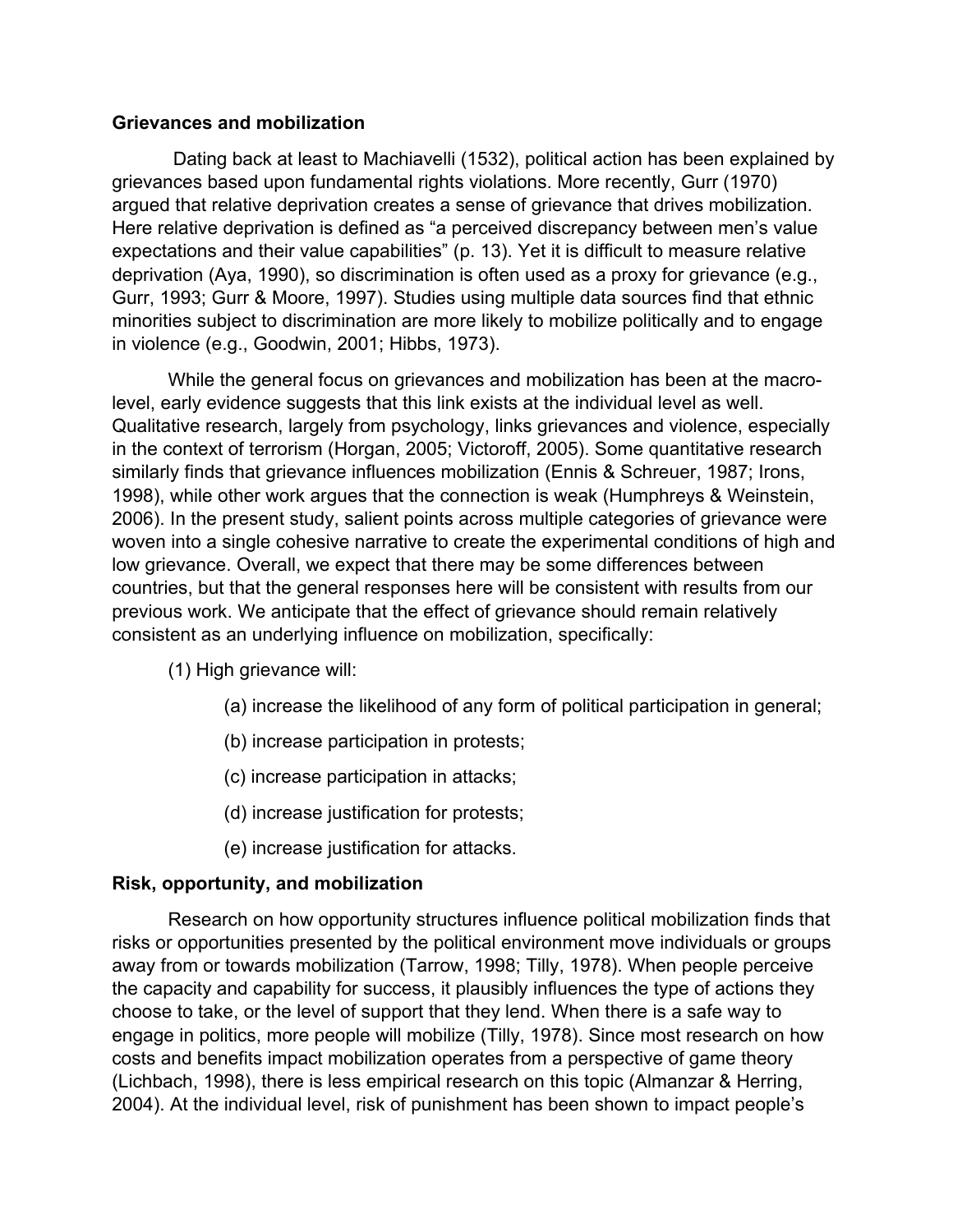decision to mobilize (Ennis & Schreuer, 1987). Many studies, however, operationalize risk as a cost to be paid rather than the likelihood that a potential cost would be imposed on the individual (Goldstone & Tilly, 2001). This is problematic, as the potential risks faced by those who mobilize in the real world are not guaranteed and can differ across individuals, as Lichbach (1995) discusses. From this discussion, we expect that:

(2) High risk will:

- a) reduce the likelihood of any form of political participation in general;
- b) reduce participation in protests;
- c) reduce participation in attacks;
- d) not impact justification for protests;
- e) not impact justification for attacks.
- (3) High opportunity will:
	- (a) increase the likelihood of any form of political participation in general;
	- (b) increase participation in protests;
	- (c) increase participation in attacks;
	- (d) increase justification for protests;
	- (e) increase justification for attacks.

#### **Social-personality factors and mobilization**

Most theoretical discussion of mobilization focuses on contextual factors in society. Yet individual-level research provides the ability to explore how personality factors can explain why some people mobilize while others do not, particularly when the contextual factors remain similar. Social Dominance Orientation, Right Wing Authoritarianism, Activism Intention, and Radicalism Intention constitute a few such social-personality factors.

Social Dominance Theory (Sidanius & Pratto, 1999) argues how and why some people are inclined to maintain a hierarchically organized society. The more someone is invested in maintaining group-based dominance in society, the higher they will score on SDO. RWA is associated with concerns about maintaining the status quo in society. Higher RWA scores should be associated with less inclination to take action of any sort. Our previous work finds that SDO and RWA play consistent roles in the likelihood to mobilize, type of action preferred, and justification for political action regardless of grievance and risk conditions (see Lemieux & Asal, 2010). We find that people with higher SDO scores were more likely to both engage in and justify violence, but less likely to do either for non-violent action. People with higher RWA scores, however, were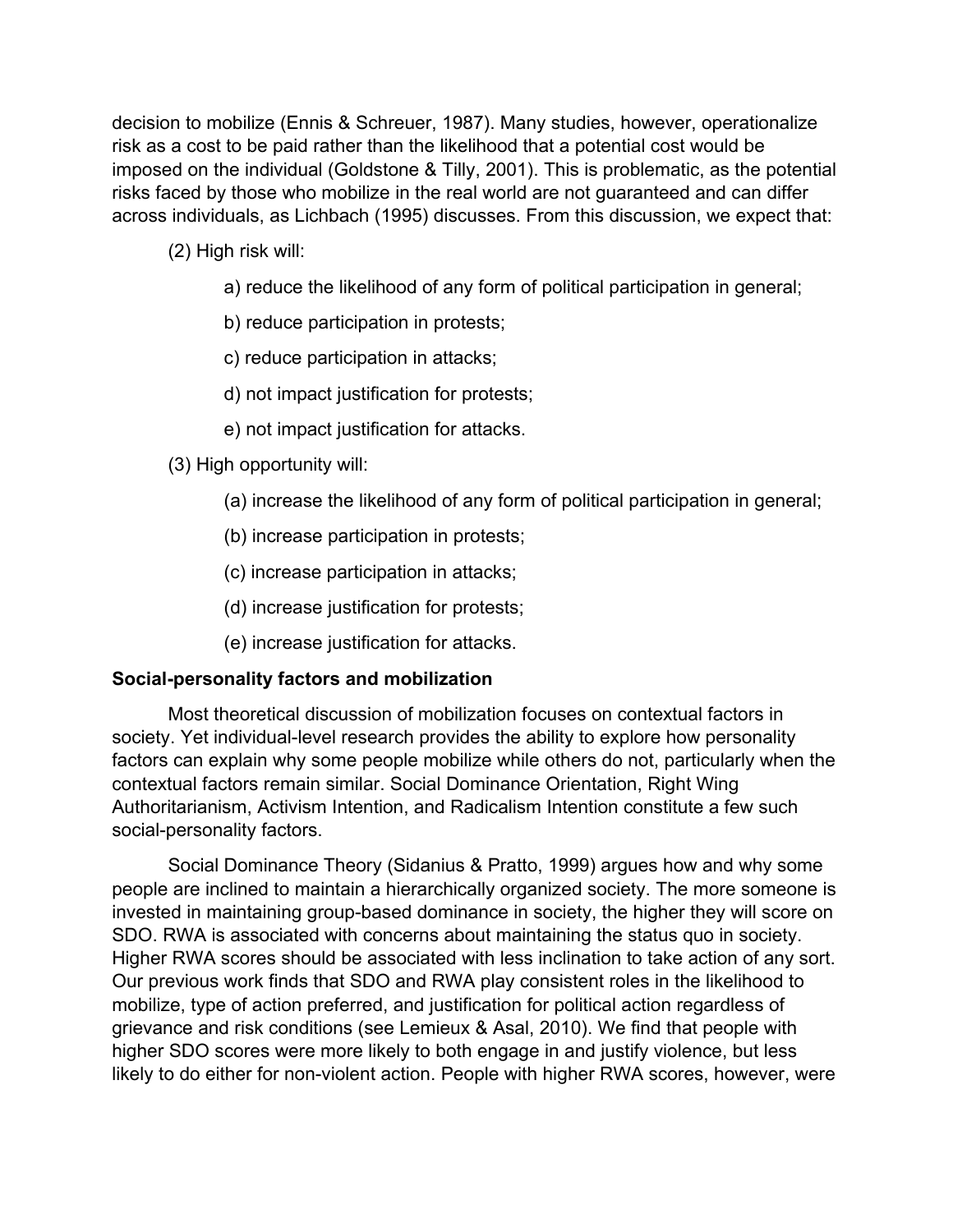less likely to engage in or justify any action at all. We expect these factors to have the same impact in the present study.

Moskalenko and McCauley (2009) created the Activism and Radicalism Intention Scales to measure propensity to engage in both legal, non-violent political action (AIS) and illegal, violent political action (RIS). Rather than activism functioning as a precursor to radicalization, they clearly distinguish between these two dimensions of political action using samples from the United States and Ukraine. We expect that people with higher RIS scores will behave similarly to those with higher SDO scores. Stated differently, participants with higher RIS scores prove more likely to both engage in and justify violence, but less likely to do either in the case of non-violent action. Conversely, we expect that higher AIS scores will increase support for protest only, but not violence. Given that ARIS measures have been validated in samples from different countries, we expect the same clear patterns to emerge across cultural contexts in the present study.

(4) Higher SDO will increase participation in and justification for attacks only.

(5) Higher RIS will increase participation in and justification for attacks only.

(6) Higher AIS will increase participation in and justification for protest only.

(7) Higher RWA will decrease participation in and justification for both attacks and protest.

#### Research design, sample, country background, and methodology

We aim to explain individuals' willingness to mobilize or justify violent or nonviolent action on the basis of both manipulated factors (grievance, risk, and opportunity) and measured factors (SDO, RWA, AIS, and RIS). The experimental method's strength lies in its capacity to control the treatment that each participant receives, and thus ensure our data includes sufficient and representative variation along multiple dimensions of interest. Studies that rely on observational data may lack such variation, cannot disentangle the impact of factors that tend to co-vary, and often select participants on dependent variables (i.e., interviewing people who have engaged in terrorism; Post, Sprinzak, & Denny, 2003).

#### **Sample**

A potential limitation of our previous work in the United States is that the vignettes describe scenarios that may not have direct salience with much of the population. In the present study, we examine the extent to which our previous findings are applicable across cultural and political contexts. To do so, we chose two samples: one from Egypt and one from Morocco. These samples allow us to test our argument with populations that have country-level experience with grievances, protests, and violence. As briefly discussed below, there are differences in the political and social contexts across the two countries. These differences may shape how participants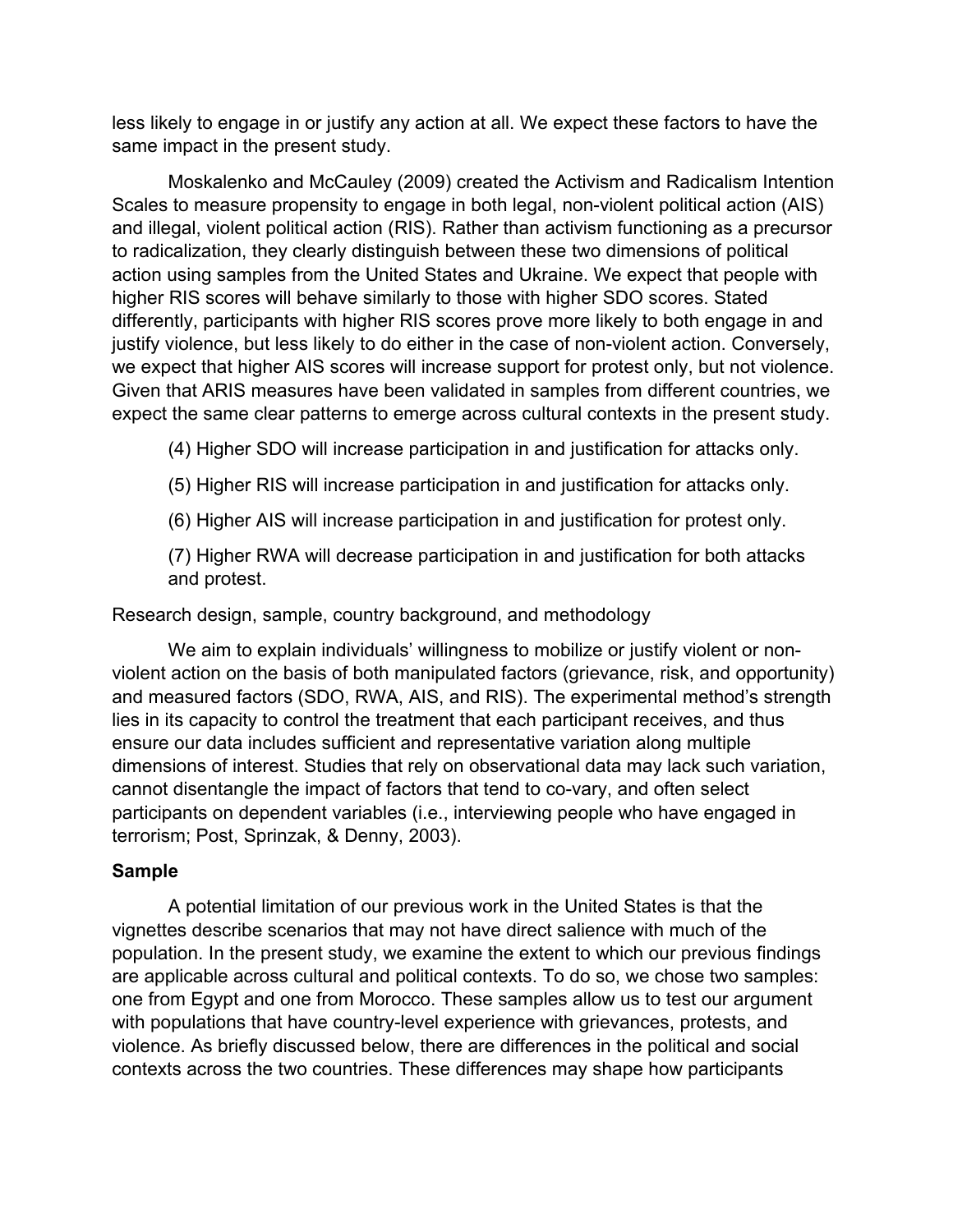respond to our experimental manipulations and survey questions. To account for this possibility, we analysed results for the two countries separately.1

Zogby Analytics, an international polling firm, administered the study. The sample drew from online panels representative of each country's adult population in Egypt (n = 517) and Morocco (n = 462). Thousands of adults in each country were invited to participate in this study. Using census data, voter files, and other resources, Zogby used weighting techniques to approximate the demographics of each population for the samples. Data for the Egyptian sample were collected on 3–7 October 2013. Data for the Moroccan sample were collected between 3 October and 4 November 2013. See Table 1 for a detailed demographic breakdown.

#### **Egypt**

Since the revolution of 1952 and the start of Gamal Abdel Nasser's rule, the military has been the dominant force in Egyptian politics and its economy. However, Egypt's military dictatorship, its emphasis on Arab nationalism as a guiding philosophy, and its close relations with the US and Israel have inflamed many on both the left and the right in society. There were three cycles of protest in the decade prior to the 2011 uprising against the war in Iraq, in favour of democracy, and inspired by labour and employment concerns (El-Mahdi, 2014).

First, Egypt's peace treaty with Israel was a source of deep resentment. The 1979 peace treaty between Egypt and Israel never had the support of the Egyptian people (The Guardian, 2011). Under Mubarak, many Egyptians thought their regime supported Israel's security and facilitated its power, and became Israel's primary provider of energy. After Mubarak was overthrown, protestors destroyed the Israeli embassy in Cairo – a manifestation of the resentment – while Egyptian security forces looked on.

Second, the country suffered from high unemployment, with a record 13.2% in 2010 (Fam & Shahine, 2013). Eight out of every ten unemployed were under 30 – and more than a quarter held university degrees. High unemployment and the lack of representation in government were prime catalysts for the Arab Spring in Egypt.

|           | Egypt              | <b>Morocco</b> |
|-----------|--------------------|----------------|
| Male      | 280 (54.1%)        | 225 (48.7%)    |
| Female    | 229 (44.3%)        | 225 (48.7%)    |
| Mean age  | 30.5(8.5)          | 33.0 (10.4)    |
| Age range | $18 - 66$          | $18 - 83$      |
| Religion  | <b>Muslim: 92%</b> | Muslim: 93%    |
|           | Christian: 7%      | Christian: 6%  |
|           | Other: 1%          | Other: 1%      |
| N         | 517                | 462            |

Table 1. Demographics by country.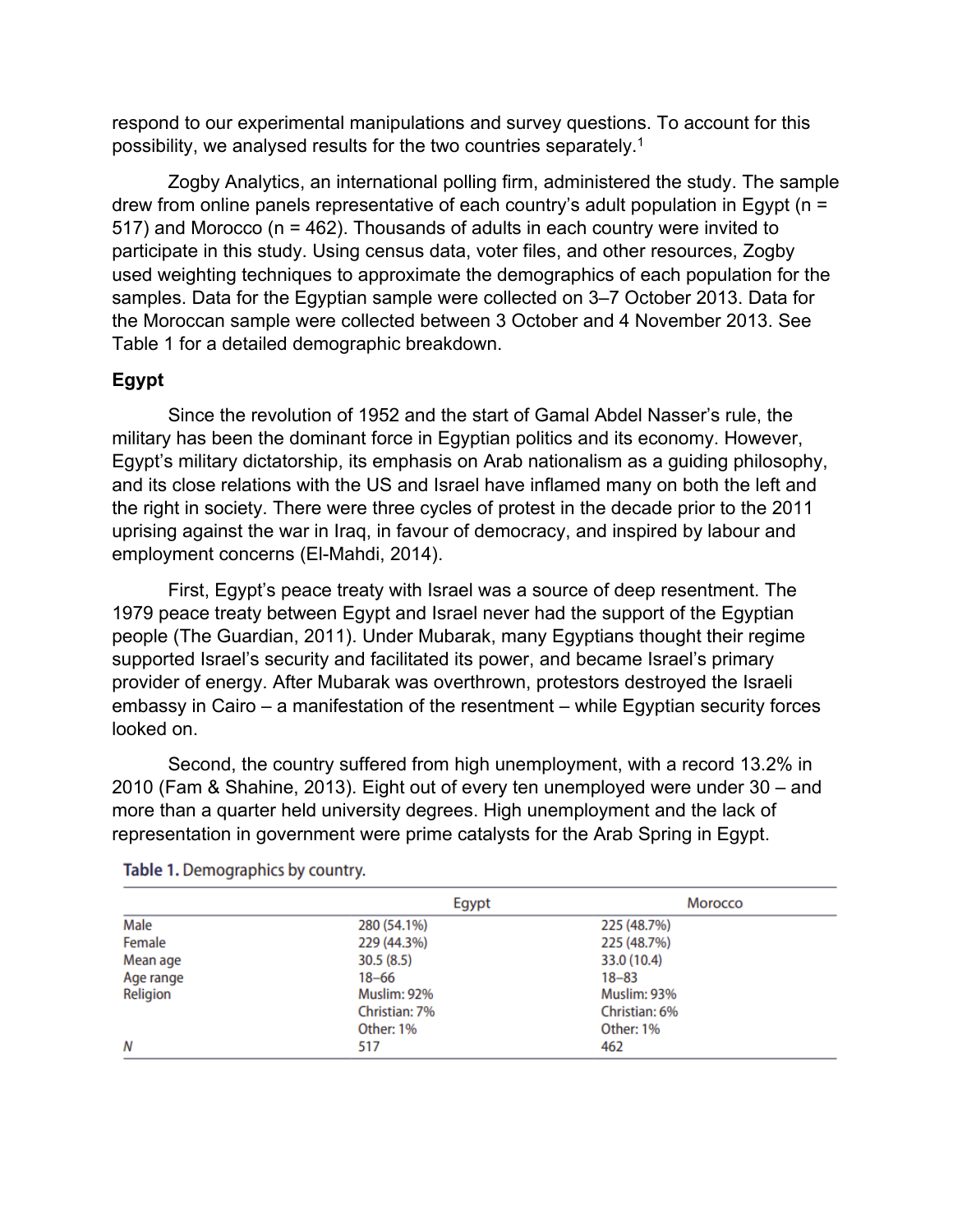Third, the Muslim Brotherhood in Egypt had decades of conflict with the military regime. After the Brotherhood attempted to assassinate Gamal Abdel Nasser in 1954, thousands of its members were imprisoned and the government banned it from political participation. Still, the group provided social welfare goods where the state was unable or unwilling to do so, and thus became influential. After Arab Spring protests helped to successfully depose Hosni Mubarak, the Muslim Brotherhood's Freedom and Justice Party came to power – at least in part – because of its strong organization and connection with society, built over decades, in comparison with the fervent but unseasoned contenders. Mass protests against Muslim Brotherhood rule called for a new election, early elections, and Mohamed Morsi's impeachment.

#### **Morocco**

There are significant points of contention in Morocco. First, the Moroccan government has a large Salafi Jihadist movement within its borders – one that has perpetrated major terrorist attacks on home soil. Second, many Moroccans consider the quality of their government as very low and see corruption as a significant problem. Third, there is a longstanding conflict over the Western Sahara between Morocco and the Polisario Front, with occasional involvement from Algeria and France. Views on this issue tend to run parallel to other grievances against the government (CIA, 2016). Yet many are hesitant to rebel given the recent history of incarcerating political dissidents.

Transparency International's National Integrity System Assessments (2010) found that nepotism in Morocco is considered "a fact of life". Morocco attempted to address this problem through ratifying the United Nations Convention Against Corruption, the most comprehensive international convention targeting corruption (Transparency International's National Integrity System Assessments, 2011). The state also tried to address grievances brought to its attention during the Arab Spring through significant institutional reforms. In a 2011 referendum, the vast majority of Moroccans (98.49%) voted for reforms that shifted considerable power from the king to the prime minister and parliament (CNN, 2011). For instance, voters now elect a prime minister where in the past the king appointed him. Further, the prime minister can now dissolve the parliament, and must be consulted if the king wishes to do the same. Yet one of the remaining grievances aired often on the ground is the overwhelming control by the monarchy over the Moroccan economy, and the fact that political reforms cannot remove entrenched nepotism at the heart of the economic sector.

#### **Design**

The online experiments were conducted using a 2 (high/low grievance) by 2 (high/low risk) by 2 (high/low opportunity) experimental design that created eight conditions. Each participant was randomly assigned to read one vignette that reflected the relevant combination of factors. These vignettes asked the participant to imagine that they lived in a hypothetical country, which allows for control over the information received by participants and increased internal validity (McDermott, 2002). Participants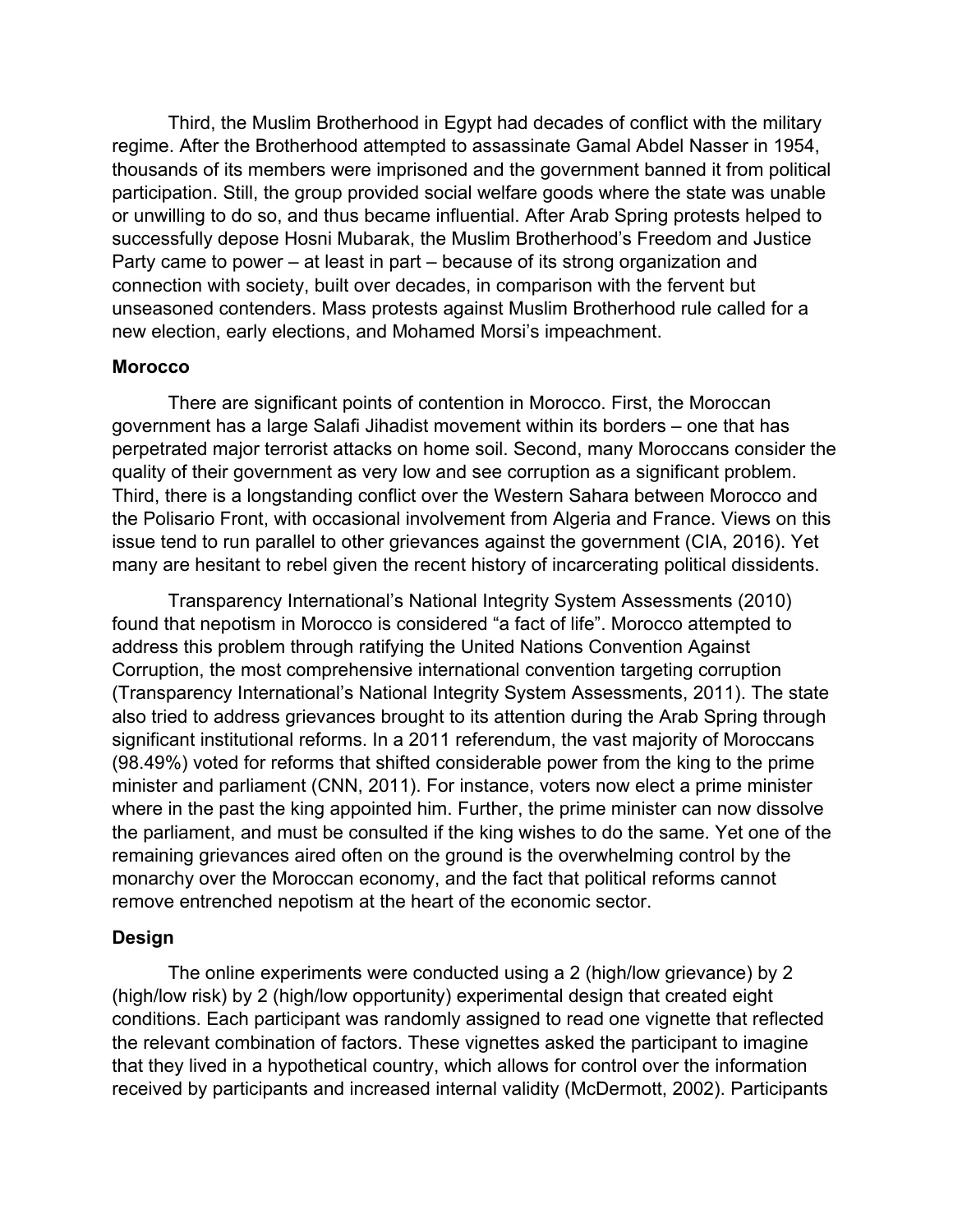were then asked to indicate the likelihood that they would take any action (a general propensity to mobilize), which action(s) they would take, and the extent to which each form of action was justified. We also measured a series of social-personality factors<sup>2</sup>: SDO (9-item scale,  $\alpha$  = 0.74), RWA (10-item scale,  $\alpha$  = 0.68), AIS (4-item scale,  $\alpha$  = 0.93), and RIS (4-item scale,  $\alpha$  = 0.90).<sup>3</sup> All experimental materials and protocols were approved by the Institutional Review Board, and all materials were translated by certified professionals for online administration and were assessed for accuracy.

#### **Results and discussion**

Table 2 shows descriptive statistics for the key variables by country. While about half of the participants in each country state that they would engage in protest, far fewer indicate that they would participate in or justify violence in any form. Normatively, this is a positive thing. Though the small number of participants who indicate that they would engage in violence limits our ability to make statistical inferences about factors that contribute to these decisions.

For this study, there are 13 outcome variables. First, we are interested in participants' likelihood to engage in any form of action. Next, we are interested in whether or not participants are willing to take seven different actions in support of the cause: protest locally, protest against US embassy, student union bombing, police station bombing, train station bombing, US embassy bombing, and US homeland bombing. The targets of violence range from symbolic to state agents to civilian: student union bombing (no casualties), police station bombing (state-linked casualties), and train station bombing (civilian casualties). Third, we are interested in how justified participants think these seven possible actions are. We estimated separate regression models for each country and dependent variable. Recall that participants were randomly assigned to read one vignette that manipulated three elements: the level of grievanceprovoking behaviours their group faces at the hands of the majority group, the extent to which those who take action are likely to be punished, and the opportunity to successfully engage in actions. All models are reported with dummy variables for high levels of each treatment (grievance, risk, opportunity) and with scores for each of the social-personality factors (SDO, RWA, AIS, and RIS). While demographics like gender and age could reasonably be expected to affect results, we did not find that either had a systematic impact on outcomes in a similarly designed study with a different population. We estimated models to include age and race, but again neither substantively altered the findings so we do not report those models. We also estimated models with only treatment dummies, with only each condition, and with each condition plus the socialpersonality factors. These modelling decisions did not substantively alter the findings across outcome and thus are not reported. All tables present odds ratios for each independent variable; ratios greater than one indicate a positive relationship between the independent and dependent variables whereas ratios less than one indicate a negative relationship. For simplicity's sake across models, we do not report constants and all standard errors are presented in parentheses after the odds ratios.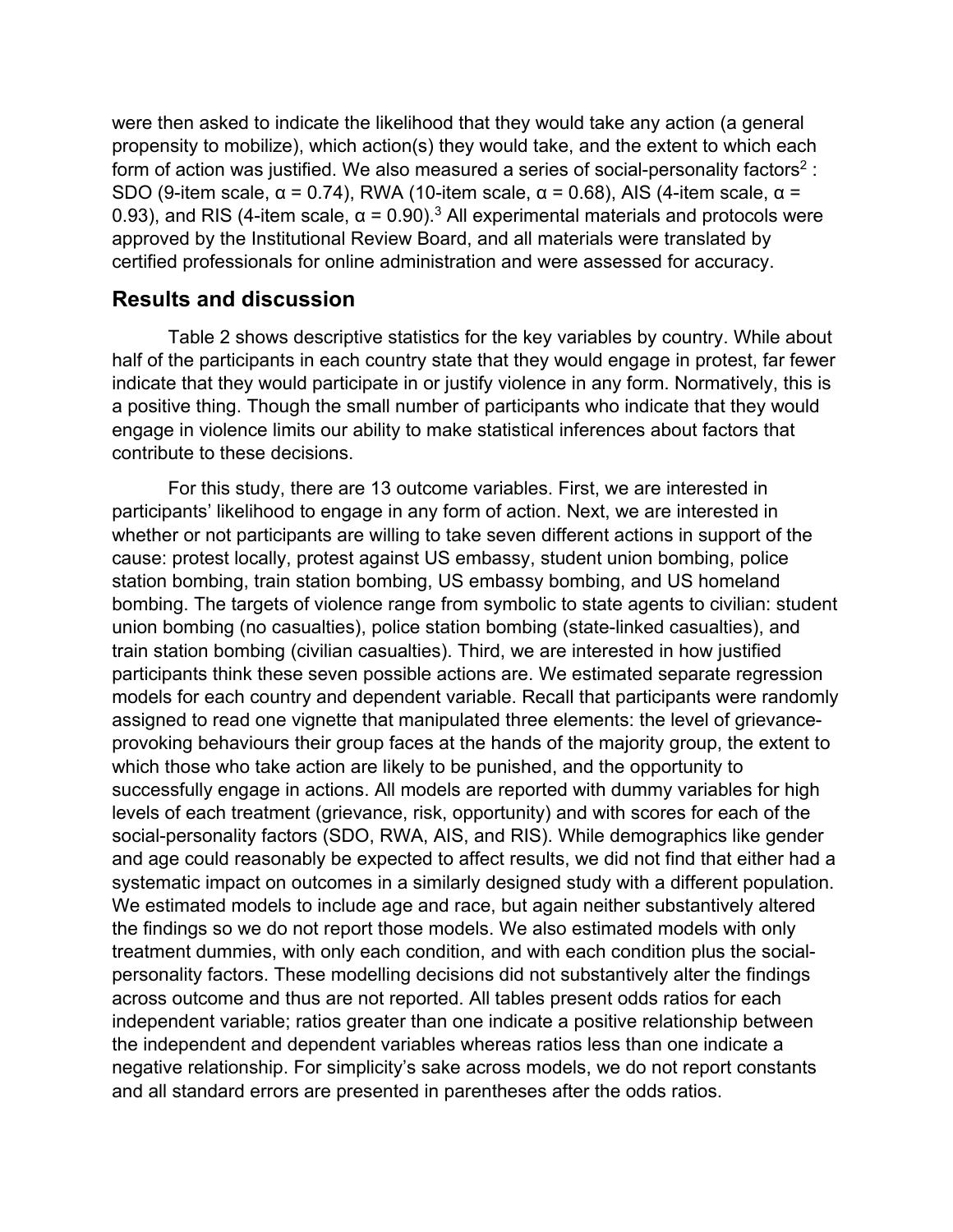|                                   | Egypt       | <b>Morocco</b> |
|-----------------------------------|-------------|----------------|
| <b>Action: Protest</b>            | 53.90%      | 47.30%         |
| <b>Action: Bomb student union</b> | 1.60%       | 7.10%          |
| Action: Bomb police station       | 1.30%       | 4.90%          |
| <b>Action: Bomb train station</b> | 1.00%       | 4.50%          |
| Action: Donate to protest         | 15.90%      | 15.50%         |
| Action: Donate to bombing         | 8.00%       | 0.50%          |
| <b>Action: No action</b>          | 37.70%      | 40.30%         |
| Likelihood of action              | 4.17 (2.09) | 3.92(2.22)     |
| Justify protest                   | 4.85(2.20)  | 5.04(2.08)     |
| Justify: Student union bomb       | 1.72(1.41)  | 2.25(2.00)     |
| Justify: Police station bomb      | 1.69(1.38)  | 2.28(1.99)     |
| Justify: Train station bomb       | 1.57(1.24)  | 2.12(1.90)     |
| Justify: US embassy attack        | 1.78(1.48)  | 2.18(1.88)     |
| Justify: US embassy protest       | 4.47(2.17)  | 4.34(2.08)     |
| Justify: US attack                | 1.84(1.56)  | 2.42(2.08)     |
| <b>SDO</b>                        | 2.63(1.04)  | 2.59(1.12)     |
| <b>RWA</b>                        | 4.70 (1.04) | 4.62(0.92)     |
| <b>RF</b>                         | 5.53(1.11)  | 5.36 (1.54)    |
| AIS                               | 3.84(1.53)  | 4.17(1.83)     |
| <b>RIS</b>                        | 2.24(1.49)  | 2.85(1.79)     |
| N                                 | 517         | 462            |

Note: For action options, the percentage of participants who selected that they would engage in each action is reported. For justification questions, higher scores indicate greater level of agreement. For the social-personality factors, higher scores indicated stronger levels of each.

First, we examine actions that participants are willing to take. In Table 3, we examine participants' likelihood to take any action. Participants were asked "How likely is it that you will engage in any form of political action?" on a seven-point scale, so we estimated these models with ordered logistic regression.4

We expected that the treatments would impact on a person's likelihood to engage in political action,<sup>5</sup> yet the results do not support this. In Egypt, there are no effects. In Morocco, risk decreases the likelihood of taking any action. Freedom of speech in Morocco has several clear red lines that absolutely affect what people see as action, and what people consider as risk, which may explain the findings in this context. When we turn to individual-level factors, clearer patterns emerge. As expected, higher AIS scores are positively associated with political engagement in both samples. While higher SDO, RWA, and RIS were each associated with lower likelihood of action, results varied between the samples. These findings demonstrate that individual-level factors can help explain political action, but suggest that cultural factors may affect their importance.

In Table 4, we examine participants' decision to engage in protest and various forms of violence. $6$  The text of these questions is found in the table. The dependent variables are each a binary choice so we estimated these models with logistic regression.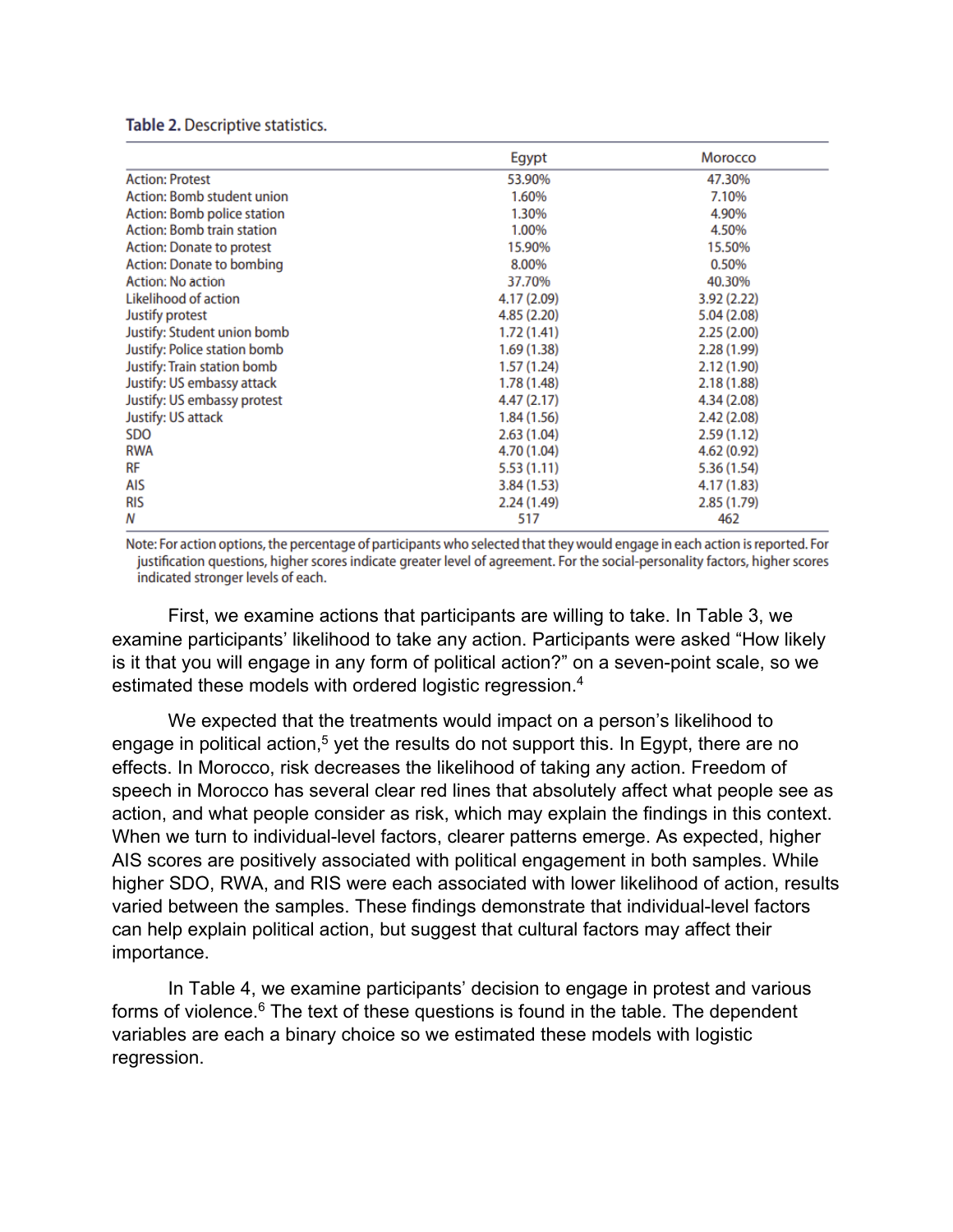|             | Likelihood to engage in any action |           |  |  |
|-------------|------------------------------------|-----------|--|--|
|             | Egypt                              | Morocco   |  |  |
| Grievance   | 1.30                               | 1.27      |  |  |
|             | (0.16)                             | (0.18)    |  |  |
| <b>Risk</b> | 1.20                               | $0.65*$   |  |  |
|             | (0.16)                             | (0.18)    |  |  |
| Opportunity | 1.06                               | 1.04      |  |  |
|             | (0.16)                             | (0.18)    |  |  |
| <b>SDO</b>  | $0.81*$                            | 0.95      |  |  |
|             | (0.09)                             | (0.11)    |  |  |
| <b>RWA</b>  | 0.95                               | $0.78*$   |  |  |
|             | (0.09)                             | (0.11)    |  |  |
| <b>AIS</b>  | $1.70***$                          | $2.01***$ |  |  |
|             | (0.05)                             | (0.07)    |  |  |
| <b>RIS</b>  | $0.87*$                            | 1.07      |  |  |
|             | (0.07)                             | (0.08)    |  |  |
| N           | 517                                | 462       |  |  |

#### Table 3. Engaging in any form of political action.

Note: Ordered logistic regression models. Constants not reported. Significant coefficients in bold.

Odds ratios are presented with standard errors in parentheses.

\*p < 0.05; \*\*p < 0.01; \*\*\*p < 0.001.

#### Table 4. Choosing to engage in various forms of political action.

|                    | Protest   |           | <b>Student Union Bombing</b> |                | <b>Police Station Bombing</b> |            | <b>Train Station Bombing</b> |                |
|--------------------|-----------|-----------|------------------------------|----------------|-------------------------------|------------|------------------------------|----------------|
|                    | Egypt     | Morocco   | Egypt                        | <b>Morocco</b> | Egypt                         | Morocco    | Egypt                        | <b>Morocco</b> |
| Grievance          | 1.22      | 1.02      | 1.02                         | 0.77           | 1.89                          | 1.59       | 4.56                         | $3.18*$        |
|                    | (0.20)    | (0.21)    | (0.73)                       | (0.43)         | (0.84)                        | (0.49)     | (1.24)                       | (0.55)         |
| <b>Risk</b>        | 1.29      | 0.75      | 2.40                         | 0.70           | 6.00                          | 1.41       | 0.11                         | 0.52           |
|                    | (0.20)    | (0.21)    | (0.79)                       | (0.45)         | (1.05)                        | (0.51)     | (1.44)                       | (0.55)         |
| <b>Opportunity</b> | 1.37      | $1.66*$   | 0.75                         | 0.30           | 0.98                          | $0.31*$    | 2.97                         | $0.24*$        |
|                    | (0.20)    | (0.21)    | (0.73)                       | (0.44)         | (0.82)                        | (0.52)     | (1.04)                       | (0.57)         |
| <b>SDO</b>         | $0.57***$ | $0.59**$  | 2.00                         | $2.31**$       | 1.59                          | 1.81       | 2.38                         | $4.55***$      |
|                    | (0.11)    | $*(0.12)$ | (0.45)                       | (0.31)         | (0.48)                        | (0.34)     | (0.61)                       | $*(0.42)$      |
| <b>RWA</b>         | $0.81*$   | $0.74*$   | $0.42*$                      | $0.26***$      | 0.85                          | 0.63       | 0.50                         | $0.36*$        |
|                    | (0.10)    | (0.13)    | (0.41)                       | (0.43)         | (0.48)                        | (0.41)     | (0.53)                       | (0.49)         |
| AIS                | $1.59***$ | $1.35***$ | 0.85                         | 0.88           | 0.99                          | 0.68       | 0.65                         | 1.53           |
|                    | (0.07)    | $*(0.07)$ | (0.30)                       | (0.18)         | (0.31)                        | (0.20)     | (0.42)                       | (0.24)         |
| <b>RIS</b>         | $0.77**$  | 0.84      | 1.34                         | $2.00**$       | 1.92                          | $2.27**$   | 1.24                         | 1.18           |
|                    | (0.09)    | (0.09)    | (0.30)                       | (0.21)         | (0.35)                        | $(0.24)^*$ | (0.41)                       | (0.23)         |
| N                  | 517       | 462       | 517                          | 462            | 517                           | 462        | 517                          | 462            |

Note: Participants answer the following questions:

(1) "I would join Dalig if he proposed to organize a protest march. This would send a message about the plight of the Estamese and would be unlikely to hurt anyone."

(2) "I would join Vadan if he proposed bombing the student union at night. This would send a message about the plight of the Estamese and would be unlikely to hurt anyone."

(3) "I would join Vadan if he proposed bombing a police station. This would send a message about the plight of the Estamese and kill or injure police officers who repress the Estamese people."

(4) "I would join Vadan if he proposed bombing the train station. This would send a message about the plight of the Estamese and kill or injure civilians."

Logistic regression models. Constants not reported. Significant coefficients in bold.

Odds ratios are presented with standard errors in parentheses.

\* $p < 0.05$ ; \*\* $p < 0.01$ ; \*\*\* $p < 0.001$ .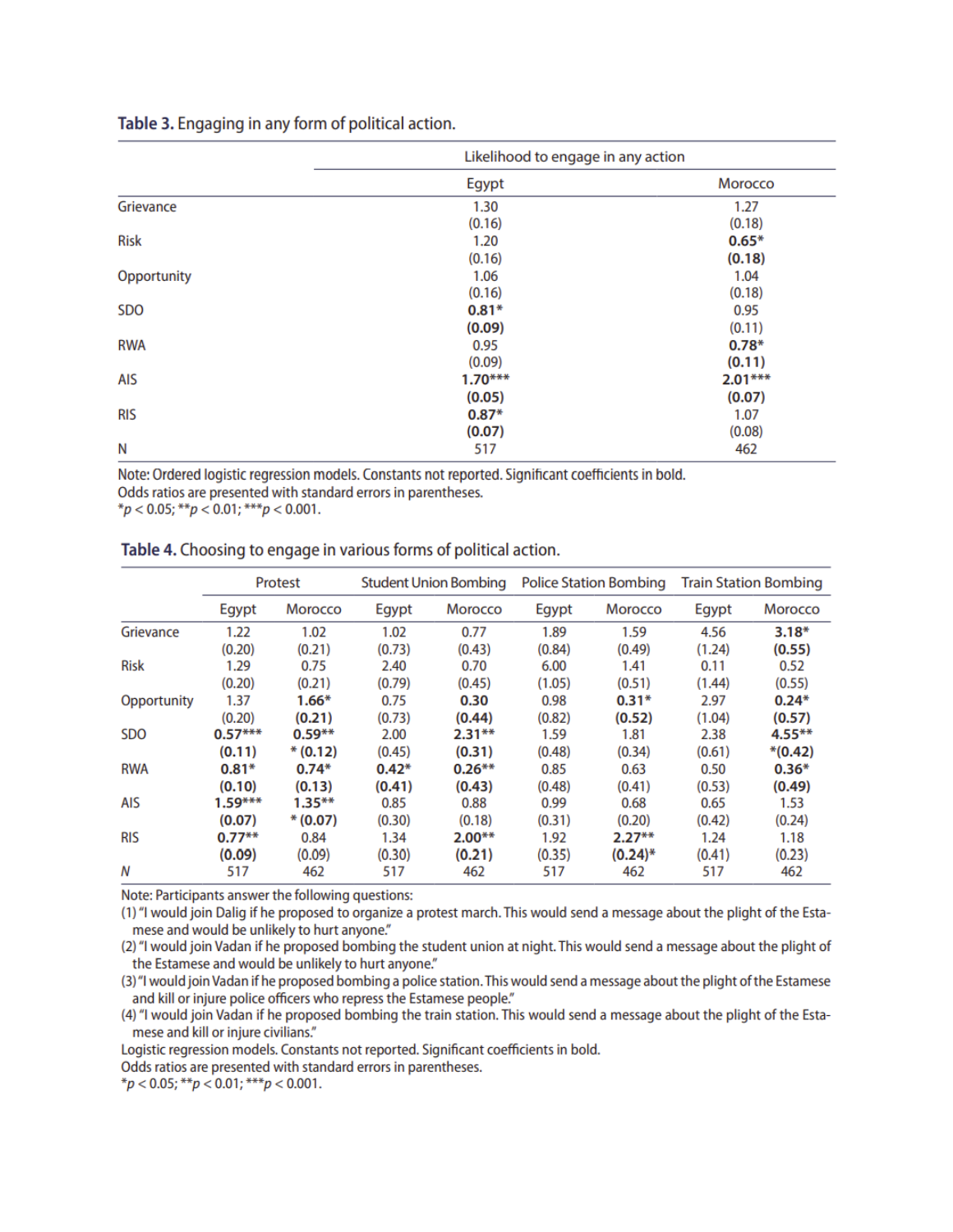Again, we expected that the treatments would affect engagement in various forms of political action, but the results largely do not support this. While grievances are linked to political action in our previous experimental work, grievance only increases engagement in the train station bombing with the Moroccan sample. Risk does not impact on action, though this is largely in line with previous findings. This suggests that risk is not a particularly deterrent factor. As expected, opportunity increased engagement in protests, though only in the Moroccan sample. During the Arab Spring, people were more willing to come out in the open, when the monarchy was willing to allow a "steam valve" for dissent without the normal consequences. For example, people were allowed to take photos in parliament during a six-month period, which was unprecedented. On throne day in July 2011, this was shut down abruptly, and repression was reinstated as the norm. Protestors gauged risk based, in part, on the ability of the international media to cover the events, and came out  $-$  or did not  $$ accordingly. Contrary to expectations, opportunity decreased engagement in violence for Moroccans. In Egypt, the treatment conditions have no effect.

|             | Protest   |           | Student union bombing |                | Police station bombing |            | Train station bombing |                |
|-------------|-----------|-----------|-----------------------|----------------|------------------------|------------|-----------------------|----------------|
|             | Egypt     | Morocco   | Egypt                 | <b>Morocco</b> | Egypt                  | Morocco    | Egypt                 | <b>Morocco</b> |
| Grievance   | $1.39*$   | 1.39      | 1.09                  | 1.21           | 0.92                   | 1.49       | 064                   | 1.03           |
|             | (0.16)    | (0.17)    | (0.15)                | (0.23)         | (0.22)                 | (0.22)     | (0.25)                | (0.25)         |
| <b>Risk</b> | 1.19      | 0.96      | 0.85                  | $0.59*$        | 1.08                   | $0.49**$   | 0.89                  | 0.63           |
|             | (0.16)    | (0.18)    | (0.59)                | (0.23)         | (0.22)                 | (0.23)     | (0.25)                | (0.26)         |
| Opportunity | 1.03      | 1.29      | 1.01                  | $0.59*$        | 0.82                   | 0.75       | 1.22                  | 1.50           |
|             | (0.16)    | (0.17)    | (0.00)                | (0.23)         | (0.22)                 | (0.22)     | (0.25)                | (0.25)         |
| <b>SDO</b>  | $0.47***$ | $0.56***$ | $1.77***$             | $2.51***$      | $1.74***$              | $2.47**$   | $2.48**$              | $3.77**$       |
|             | (0.09)    | (0.10)    | (0.12)                | (0.13)         | (0.12)                 | $(0.12)^*$ | $(0.14)^*$            | $(0.16)^*$     |
| <b>RWA</b>  | 0.90      | 1.01      | $0.65***$             | 0.81           | $0.66***$              | $0.72*$    | $0.71***$             | 0.85           |
|             | (0.08)    | (0.10)    | (0.11)                | (0.15)         | (0.11)                 | (0.14)     | (0.13)                | (0.18)         |
| AIS         | $1.60***$ | $1.50***$ | 0.97                  | 1.08           | $0.86*$                | 1.18       | 0.87                  | 1.12           |
|             | (0.05)    | (0.06)    | (0.07)                | (0.09)         | (0.08)                 | (0.09)     | (0.09)                | (0.11)         |
| <b>RIS</b>  | $0.80**$  | 1.03      | $1.42***$             | $1.84***$      | $1.87***$              | $1.99**$   | $1.84***$             | $2.08**$       |
|             | (0.07)    | (0.08)    | (0.08)                | (0.10)         | (0.09)                 | $(0.10)^*$ | $(0.10)*$             | $(0.11)^*$     |
| N           | 517       | 462       | 517                   | 462            | 517                    | 462        | 517                   | 462            |

Table 5. Justification for locally directed actions.

Note: Participants answer the following questions:

(1) "To what extent would Dalig be justified in organizing the protest? This would send a message about the plight of the Estamese and would be unlikely to hurt anyone."

(2) "To what extent would Vadan be justified in organizing a bombing the student union at night? This would send a message about the plight of the Estamese and would be unlikely to hurt anyone."

(3) "To what extent would Vadan be justified in organizing a bombing of a police station? This would send a message about the plight of the Estamese and kill or injure police officers who repress the Estamese people."

(4) "To what extent would Vadan be justified in organizing a bombing of the train station? This would send a message about the plight of the Estamese and kill or injure civilians."

Ordered logistic regression models. Constants not reported. Significant coefficients in bold.

Odds ratios are presented with standard errors in parentheses.

\* $p < 0.05$ ; \*\* $p < 0.01$ ; \*\*\* $p < 0.001$ .

When we turn to individual-level factors, clearer patterns begin to emerge. As expected, higher RWA scores consistently decrease the likelihood of protest and violence in both samples while higher AIS scores increase engagement in protest. SDO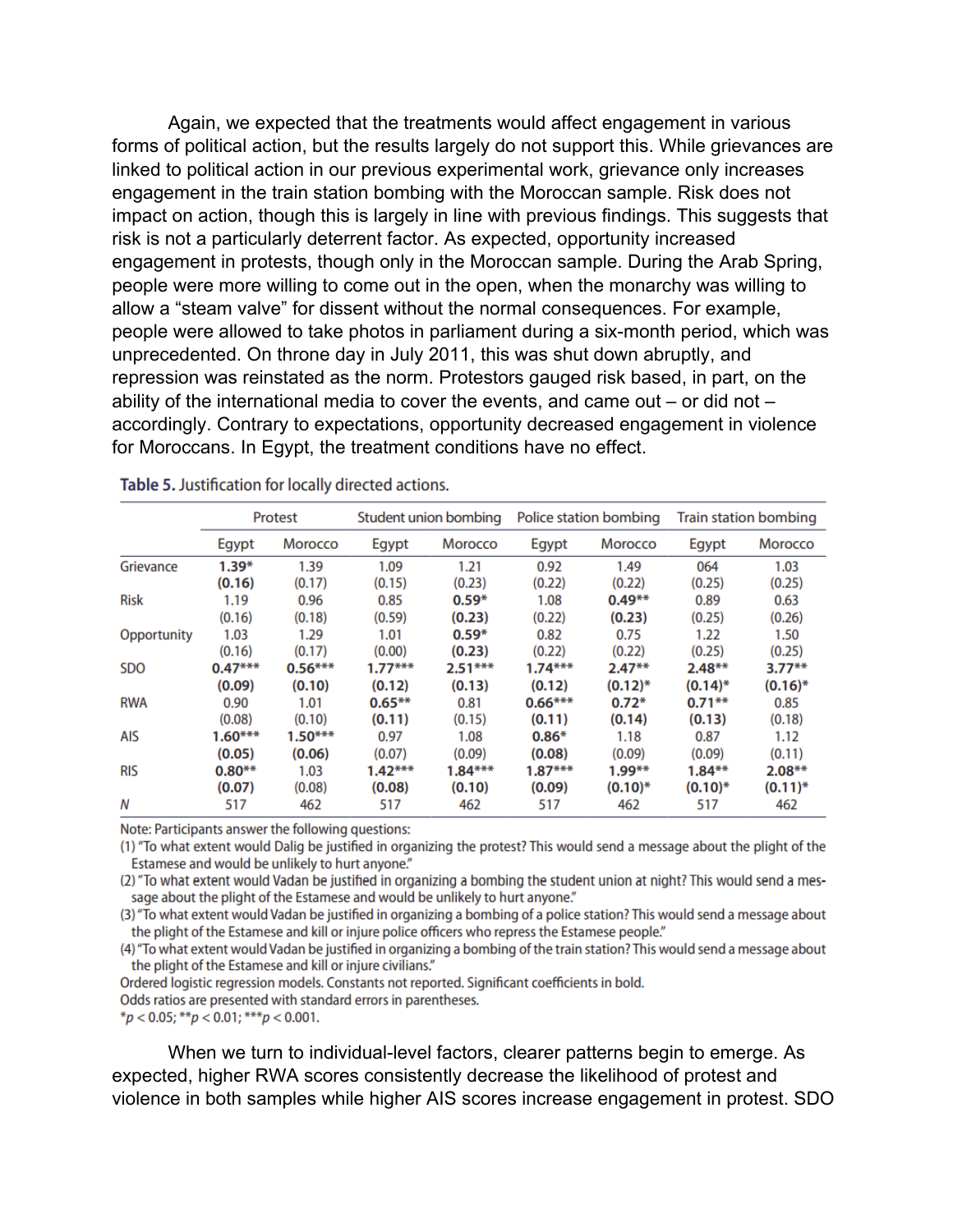and RIS have the expected impact on the outcomes, but are less consistent between the two samples. For example, higher SDO scores decrease engagement in protest in both samples, but only increase engagement in violence for some targets in the Moroccan sample. Similarly, higher RIS scores decrease engagement in protest in the Egyptian sample only but increase some forms of violent engagement in the Moroccan sample only. Overall, these social-personality factors demonstrate clearer impacts on the outcome variables than did the treatment conditions.

In Tables 5 and 6, we examine participants' level of justification for both protest and various forms of violence that are directed at local targets and against US targets, respectively. The test of each question appears below the table. Each dependent variable is rated on a seven-point scale, so we estimate these models with ordered logistical regression.

While grievance and risk do not impact actions, higher levels of grievance do increase justification for local protest in Egypt. Higher levels of risk and opportunity each decrease justification for some forms of violence in Morocco. The treatments have an inconsistent impact across samples and are weaker than we have found in previous studies. When we look at social-personality factors, SDO continues to play the most consistent role across outcomes and samples. Higher SDO scores are associated with less justification for protest and more justification for violence. Higher RWA scores are generally associated with lower justification for any action, though this is not consistent across all outcomes. As expected, higher AIS scores consistently increase justification for protest while higher RIS scores increase justification for violence in both samples.

This study expanded on our previous experimental work in three ways: new samples from countries with recent history of large-scale mobilization, a new treatment variable, and new social-personality measures. With the Egyptian and Moroccan samples, our hypotheses about the impact of grievance, risk, and opportunity on political mobilization are not supported. Though each treatment was occasionally associated with a significant change in the outcome, no consistent pattern emerges in these data. While the simplest explanation may be that our treatments did not work, nearly identical vignettes do elicit the expected results for the grievance and risk treatments in samples from the United States, Jordan, Malaysia, and – to some degree – Turkey. While the opportunity treatment did not impact our results in this study, we may see a significant impact using a different sample as well. Our surprising nonsignificant results suggest that some other mechanism or mechanisms are the driving force behind decisions on political action in Egypt and Morocco. These data were collected in the aftermath of the 2011 Egyptian Revolution and the Arab Spring. Given the amount of grievance and risk these populations see or experience in their daily lives, it is possible that participants were already primed to these factors so our treatments were ineffective at moving this further.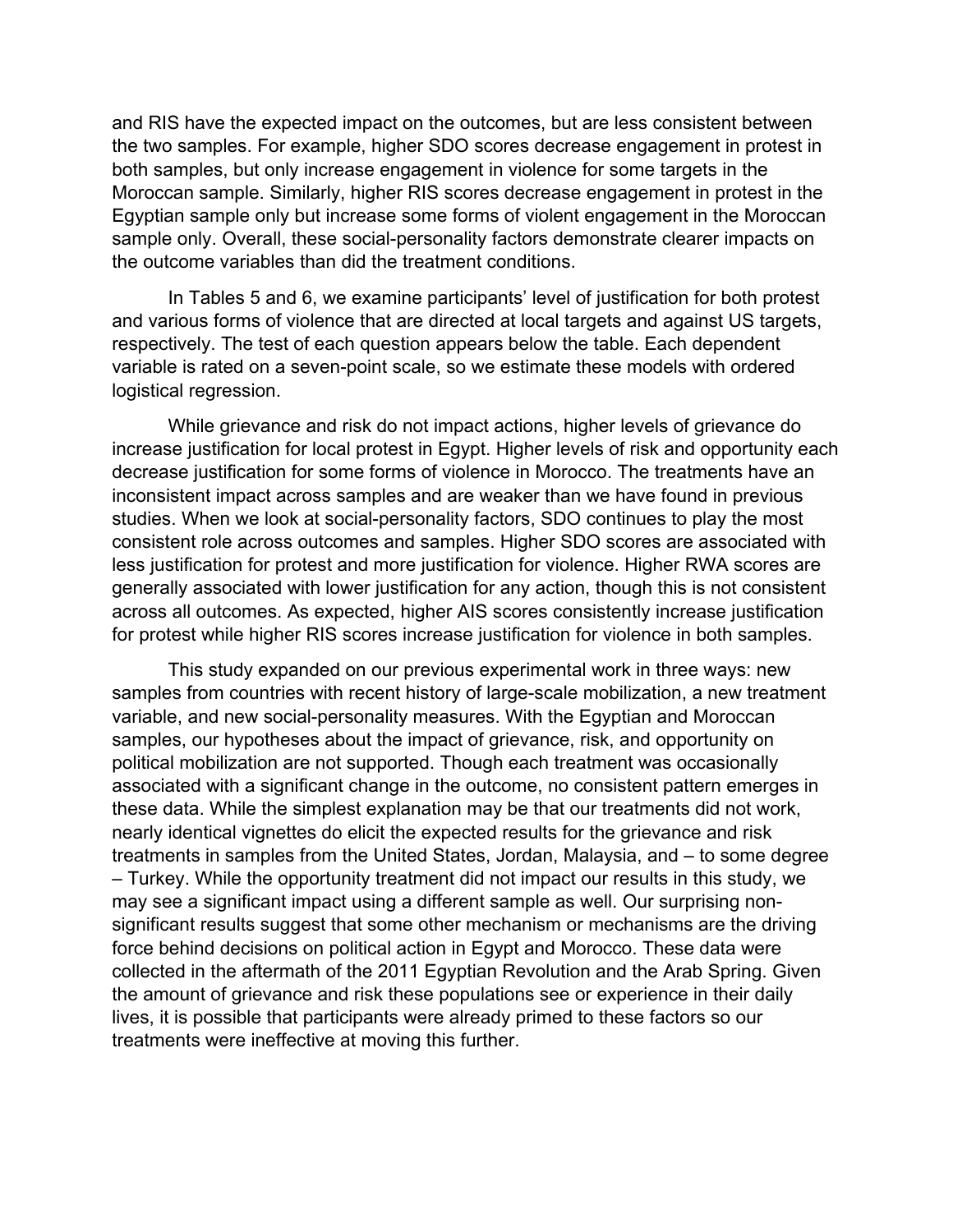|                    | Protest against US embassy |                | Attack against US embassy |                | <b>Attack on US soil</b> |                |
|--------------------|----------------------------|----------------|---------------------------|----------------|--------------------------|----------------|
|                    | Egypt                      | <b>Morocco</b> | Egypt                     | <b>Morocco</b> | Egypt                    | <b>Morocco</b> |
| Grievance          | 1.07                       | 1.31           | 0.77                      | 1.03           | 0.85                     | 1.37           |
|                    | (0.16)                     | (0.17)         | (0.21)                    | (0.23)         | (0.21)                   | (0.22)         |
| <b>Risk</b>        | 1.00                       | 1.30           | 0.93                      | $0.58*$        | 1.00                     | 0.65           |
|                    | (0.16)                     | (0.17)         | (0.21)                    | (0.23)         | (0.21)                   | (0.22)         |
| <b>Opportunity</b> | 1.04                       | 1.34           | 0.88                      | 1.31           | 0.77                     | 0.66           |
|                    | (0.16)                     | (0.17)         | (0.21)                    | (0.23)         | (0.21)                   | (0.22)         |
| <b>SDO</b>         | $0.62***$                  | $0.76***$      | $1.81***$                 | $2.93***$      | $1.76***$                | $2.74**$       |
|                    | (0.09)                     | (0.10)         | (0.12)                    | (0.14)         | (0.11)                   | $(0.12)^*$     |
| <b>RWA</b>         | 0.86                       | $0.80**$       | $0.68***$                 | 0.82           | $0.75***$                | 0.95           |
|                    | (0.08)                     | (0.10)         | (0.11)                    | (0.15)         | (0.10)                   | (0.14)         |
| <b>AIS</b>         | $1.30***$                  | $1.50***$      | 0.89                      | 1.11           | 0.95                     | 1.06           |
|                    | (0.05)                     | (0.06)         | (0.08)                    | (0.09)         | (0.07)                   | (0.09)         |
| <b>RIS</b>         | 0.99                       | 1.05           | $1.64***$                 | $1.71***$      | $1.42***$                | $1.95***$      |
|                    | (0.07)                     | (0.07)         | (0.09)                    | (0.10)         | (0.08)                   | $(0.10)*$      |
| N                  | 517                        | 462            | 517                       | 462            | 517                      | 462            |

Table 6. Justification for actions directed against the US.

Note: Participants answer the following questions:

(1) "To what extent would Dalig be justified in planning a protest directed toward the United States, given ongoing US support for the Buchari regime?"

(2) "To what extent would Vadan be justified in planning an attack directed toward the United States Embassy in Bucharastan, given ongoing US support of the Buchari regime?"

(3) "To what extent would Vadan be justified in planning an attack to occur within the US given ongoing US support of the **Buchari regime?"** 

Ordered logistic regression models. Constants not reported. Significant coefficients in bold.

Odds ratios are presented with standard errors in parentheses.

\* $p < 0.05$ ; \*\* $p < 0.01$ ; \*\*\* $p < 0.001$ .

While our treatments had little effect on the outcomes, the social-personality factors paint a clearer picture. The starting puzzle for this project was to understand why some people mobilize for political action while others do not, particularly when the contexts are similar. Individual-level factors like SDO, RWA, AIS, and RIS help to explain these differences across a range of contexts. As expected, higher SDO scores are consistently associated with more engagement in and – especially – justification for violence. This is supported by our previous findings as well. Similarly, higher RWA scores are consistently associated with lower justification for any action. These were the first samples where we asked about AIS and RIS, both of which display consistent impacts on political action. Situational factors alone are insufficient to explain mobilization and the forms that it can take. Further unpacking how individual-level characteristics predict differences in mobilization helps us to better address the question of why some people take political action while others do not.

#### **Conclusion**

In the present research, we examine the relative contributions of grievance, risk, and opportunity with an experimental paradigm. Unlike the previous iterations of our experiments, we did not find empirical support that grievances have a demonstrable impact on justifications, but rather that individual-level factors (SDO, RWA, AIS, and RIS) were more predictive of participation and support across a wide range of actions.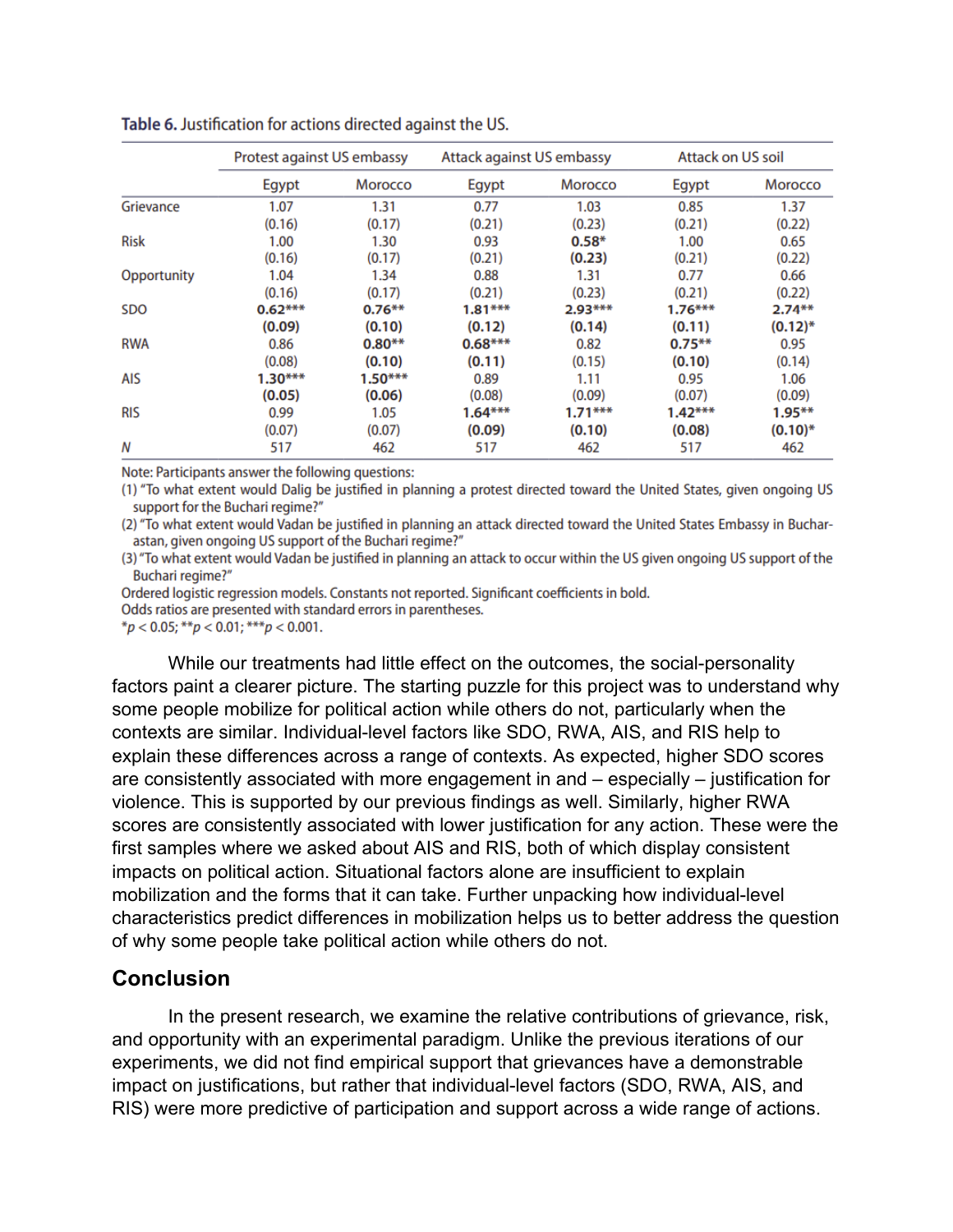Consistent with our previous data, it is important to emphasize that, in general, we saw very low levels of engagement in and justification for terrorism.

This work presents some interesting challenges that should be unpacked further. In many previous experiments, we found a distinct and consistent impact of grievance on mobilization. However, in the present research this effect is not evident. We have found empirical support for the importance of SDO and RWA (consistent with our previous findings) and with the role of AIS and RIS scores, which are a new addition to our evaluative measures. Additionally, the level of religious fundamentalism generally corresponded with higher levels of justification for non-violent action, and against more violent forms of action that explicitly targeted civilians. These findings suggest areas for further research.

#### **Limitations, contributions, and future directions**

One potential limitation of this research design is that the respondents may not identify strongly with, or relate to, the hypothetical situation described by the treatment. However, the population from which our sample is drawn is diverse, including adults in Egypt and Morocco. In fact, given the political climate in both countries, the actual grievances, risks, and opportunities faced by both populations may overshadow any impact that our treatments would otherwise have. This could have several different implications, which lead to a need for additional research for clarification. First, the experimental manipulation may simply not have worked – and even though grievance would or should be a factor that is influential in terms of support for both non-violent and violent forms of political action, it simply was not manipulated in a way that connected with the particular samples from Egypt and Morocco. Given our past experience with a wide variety of aforementioned samples, this is unlikely even though it is plausible. Second, it is possible that the violence associated with the Arab Spring has reduced the inclination to respond to grievances with either protest or violence. Third, there may not have been an impact of grievance on the justification levels because they were relatively fixed and stable across conditions and reflected more deeply held values (i.e., protest is *generally* something that one should or should not do, and acts of violence toward a range of targets are *generally* something that one should or should not do). Thus, the particular "dose" and type of grievance manipulation that was employed here did not move the needle on justification of forms of action. Rather, the extent to which the levels of justification were predicted was influenced by individual measures of Social Dominance Orientation, Activism and Radicalism Intentions, and – to a lesser extent – Right Wing Authoritarianism. Thus, the findings lend support to individual-level factors that influence the types of actions that are supported, and to what extent.

Additionally, participants were assigned to one treatment condition rather than reading multiple vignettes. While this is common in experimental research, it limits examination of within-person differences. Recent advancements in experimentation, such as the conjoint design, allow for participants to evaluate multiple scenarios with far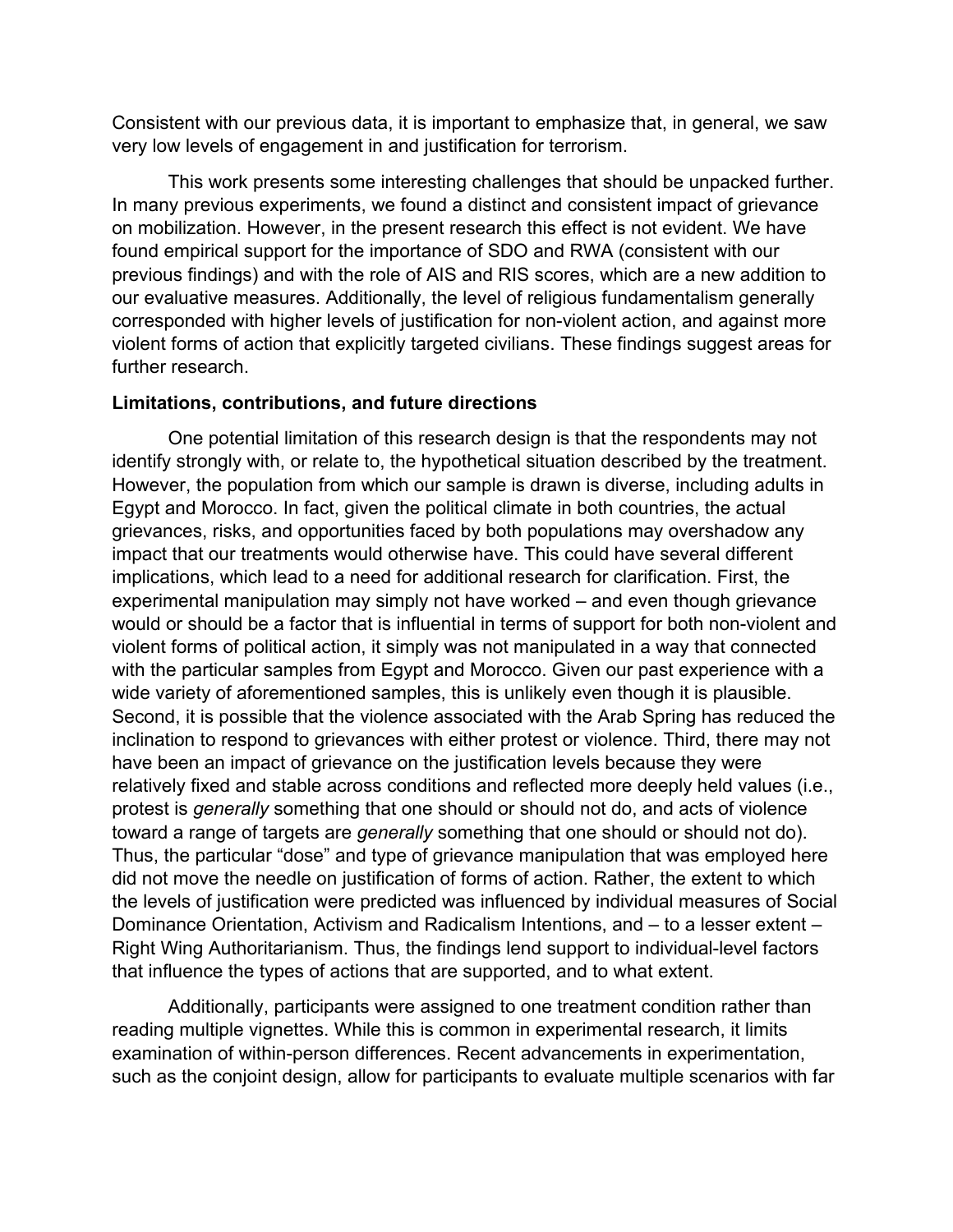more limited detail to meaningfully assess how contextual factors impact on individual decisions. This is a consideration for future research.

The current research was inconsistent with our previous findings and hypotheses, particularly with regard to the impact of grievance. These findings suggest a number of directions for future work on the relationships between grievances and mobilization. One important advance would be to seek to confirm and validate these findings in other cultural and political contexts. It is possible that variation in these contexts might alter specific conclusions, and this possibility should be investigated in a systematic fashion to examine the universality of grievances on mobilization. Experiments of the type employed here have the potential to address many of the issues that observational data pose, such as measurement problems and endogenous relationships between mobilization and repression. Importantly, the current research underscores the importance of individual-level factors to help address the puzzle of why only some people mobilize for political action – and the forms that action takes.

## **Notes**

1. We also combined the samples and estimated each model reported. In most cases, the results are unchanged. In a few models, grievance was significant, which is most likely due to a larger sample size. However, the impact of other variables in these models washed out and the nuance in country-level differences was lost.

2. We also measured religious fundamentalism (RF; Altemeyer & Hunsberger, 2004) though we did not have expectations of how this would impact on the outcomes of this study. We estimated all models reported to include the RF score. Religious fundamentalism did not have a clear impact on outcomes and did not influence the impact of other independent variables and thus these models are not reported.

3. The absolute value of the correlations among these variables ranges from 0.015 to 0.473. This reduces concerns about potential multicollinearity when all individual-level personality variables are included in the models.

4. There is an argument for collapsing the Likert-scale responses into a binary variable and estimating the models with logistic regression. The greatest concern with this approach is how to determine the cut-offs in ways that are not arbitrary and thus could be interpreted at p-hacking. For this reason, we argue that ordered logistic regression is better despite its restrictive assumptions since it avoids making arbitrary decisions about the cut-off points. We still estimate the models with logistic regression as well. The impact of each treatment variable generally does not change. The socio-personality variables, however, sometimes have different influence on the outcome but there is no systematic pattern to these changes. Thus, these models are not reported.

5. We also estimated models with a binary indicator of opting to join neither action. The models produce consistent results and thus are not reported here.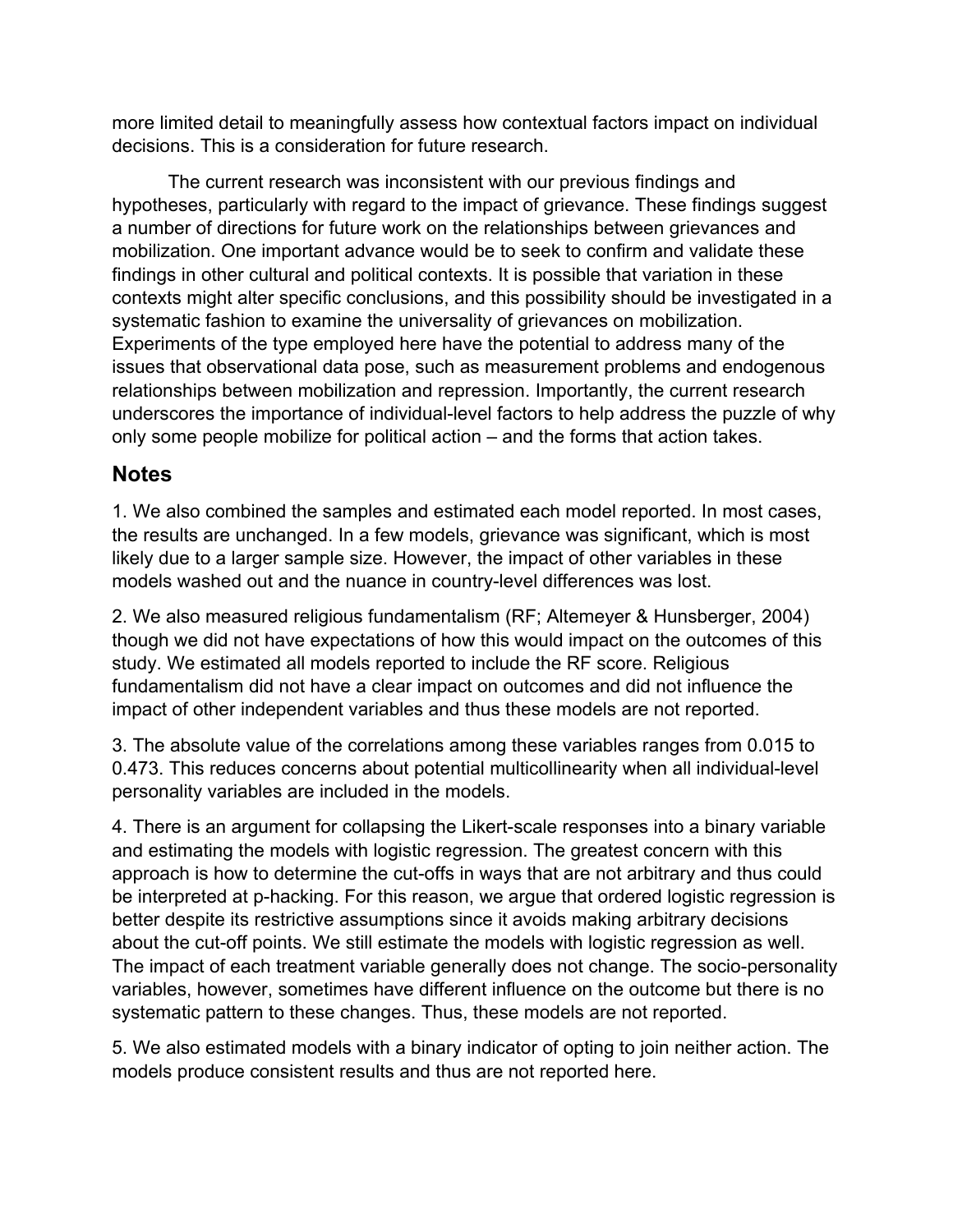6. We report models for violence against different targets. Due to the low frequency with which participants state they would engage in each form of violent action, we also estimated these results with a collapsed violence variable (yes if any of these violent actions would be taken, no otherwise). The results do not change. Since we see differences by target of violence, each model is reported separately.

## **Acknowlegement**

The authors would like to thank Elizabeth Karampelas and Jason Levitt for providing research assistance.

## **Disclosure statement**

No potential conflict of interest was reported by the authors.

## **Funding**

This work was supported by United States Department of Homeland Security through the National Consortium for the Study of Terrorism and Responses to Terrorism (START) [grant number 2012-ST-061-CS001].

## **References**

Almanzar, N. A. P., & Herring, C. (2004). Sacrificing for the cause: Another look at highrisk/cost activism. Race and Society, 7, 113–129.

Altemeyer, B. (1988). Enemies of freedom: Understanding right wing authoritarianism. San Francisco: Jossey Bass.

Altemeyer, B., & Hunsberger, B. (2004). A revised religious fundamentalism scale: The short and sweet of it. The International Journal for the Psychology of Religion, 14, 47– 47.

Aya, R. (1990). Rethinking revolutions and collective violence: Studies on concept, theory, and method. Amsterdam: Het Spinhuis.

Bloom, Mia. (2005). Dying to kill. New York: Columbia University Press.

CIA. (2016, December 20). Western Sahara. Retrieved from https://www.cia.gov/library/publications/ the-world-factbook/geos/wi.html

CNN. (2011, July 1). Morocco approves constitutional reforms. Retrieved from https://www.cnn. com/2011/WORLD/africa/07/01/morocco.vote.reforms/

Collier, P., & Hoeffler, A. (2001). Greed and grievance in civil wars. Retrieved June 10, 2004, from https://

[www.worldbank.org/research/conflict/papers/greedgrievance\\_23oct.pdf](http://www.worldbank.org/research/conflict/papers/greedgrievance_23oct.pdf)

Crenshaw, Martha (Ed.). (1983). Terrorism, legitimacy and power. Middletown, CT: Wesleyan University Press.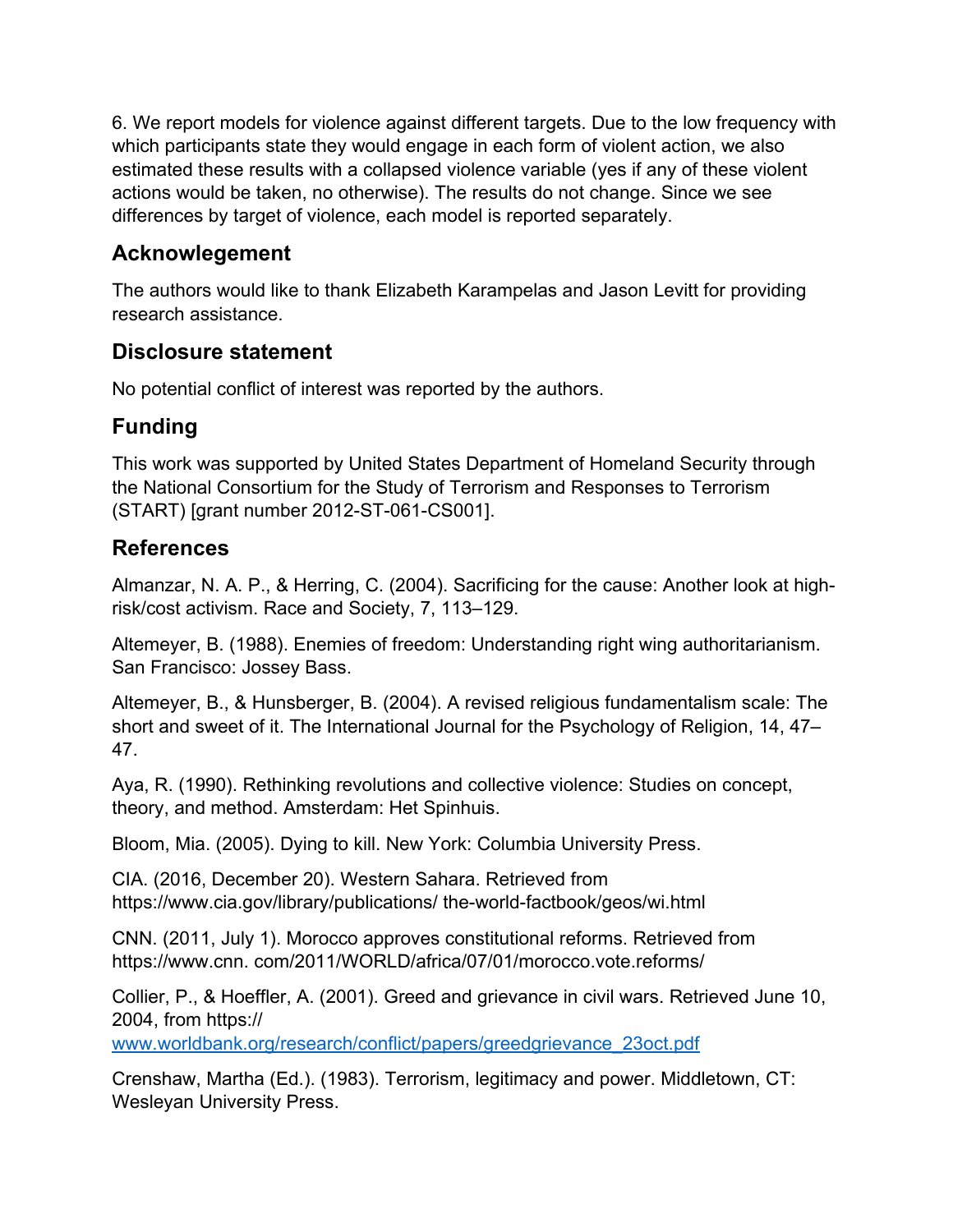El-Mahdi, R. (2014). Egypt: A decade of ruptures. In L. Khatib & E. Lust (Eds.), Taking to the streets: The transformation of Arab activism (pp. 52–75). Baltimore, MD: Johns Hopkins University Press.

Ennis, J. G., & Schreuer, R. (1987). Mobilizing weak support for social movements: The role of grievance, efficacy, and cost. Social Forces, 66, 390–409.

Fam, M., & Shahine, A. (2013, June 24). Egypt's unemployed target Mursi after toppling Mubarak: Jobs. Bloomberg. Retrieved from [https://www.bloomberg.com/news/articles/2013-06-24/egypt-sunemployed-target-mursi](https://www.bloomberg.com/news/articles/2013-06-24/egypt-sunemployed-target-mursi-after-toppling-mubarak-jobs)[after-toppling-mubarak-jobs](https://www.bloomberg.com/news/articles/2013-06-24/egypt-sunemployed-target-mursi-after-toppling-mubarak-jobs)

Fearon, J., & Laitin, D. (2003). Ethnicity, insurgency, and civil war. American Political Science Review, 97, 75–90.

Goldstone, J. A., & Tilly, C. (2001). Threat (and opportunity): Popular action and state response in the dynamics of contentious action. In R. Aminzade, J. Goldstone, D. McAdam, E. Perry, W. Sewell, Jr., S. Tarrow & C. Tilly (Eds.), Silence and voice in the study of contentious politics (pp. 179–194). Cambridge: Cambridge University Press.

Goodwin, J. (2001). No other way out: States and revolutionary movements, 1945–91. Cambridge: Cambridge University Press.

Gurr, T. R. (1970). Why men rebel. Princeton, NJ: Princeton University Press.

Gurr, T. R. (1993). Why minorities rebel: A global analysis of communal mobilization and conflict since 1945. International Political Science Review/ Revue internationale de science politique, 14, 161–201.

Gurr, T. R., & Moore, W. (1997). Ethnopolitical rebellion: A cross-sectional analysis of the 1980s with risk sssessments for the 1990s. American Journal of Political Science, 41, 1079–1103.

Hibbs, D. A. (1973). Mass political violence: A cross-national causal analysis. New York, NY: Wiley.

Horgan, J. (2005). The psychology of terrorism. Cass series: Political violence. New York, NY: Routledge.

Humphreys, M., & Weinstein, J. M. (2006). Handling and manhandling civilians in civil war. American Political Science Review, 100, 429–447.

Irons, J. (1998). The shaping of activist recruitment and participation. Gender and Society, 12, 692–709.

Lemieux, A. F., & Asal, V. H. (2010). Grievance, social dominance orientation, and authoritarianism in the choice and justification of terror versus protest. Dynamics of Asymmetric Conflict, 3, 194–207.

Lichbach, M. I. (1995). The rebel's dilemma. Ann Arbor: University of Michigan Press.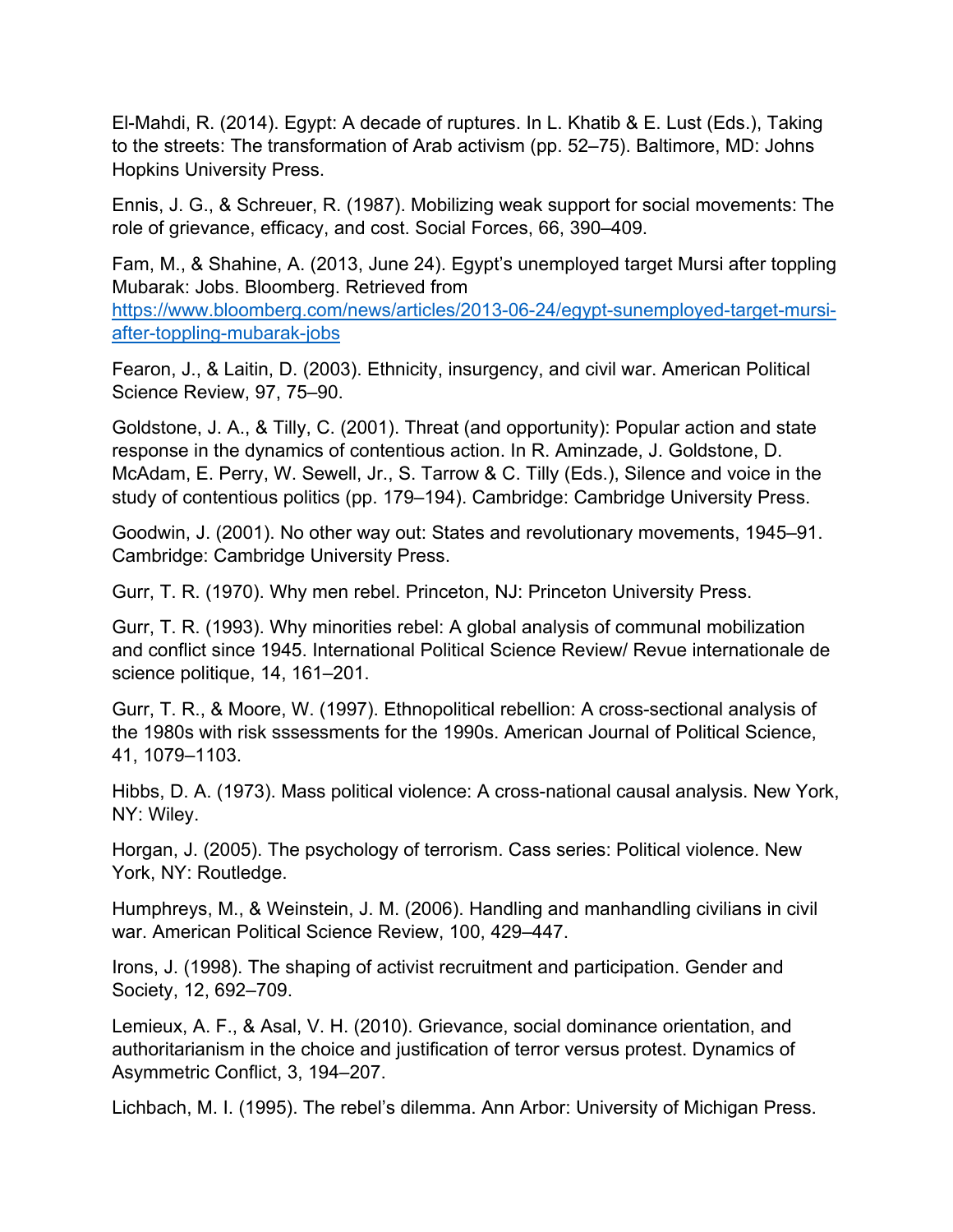Lichbach, M. I. (1998). Contending theories of contentious politics and the structureaction problem of social order. Annual Review of Political Science, 1, 401–424.

Machiavelli, N. (1532). Concerning mixed principalities. In The Prince. Retrieved from https://www. constitution.org

Marx, K., & Engels, F. (1848). Manifesto of the communist party. Retrieved May 25, 2011, from https:// [www.marxists.org/archive/marx/works/1848/communist](http://www.marxists.org/archive/marx/works/1848/communist-manifesto/ch01.htm#007)[manifesto/ch01.htm#007](http://www.marxists.org/archive/marx/works/1848/communist-manifesto/ch01.htm#007)

McAdam, D., Tarrow, S., & Tilly, C. (2001). Dynamics of contention. Cambridge: Cambridge University Press.

McDermott, R. (2002). Experimental methods in political science. Annual Review of Political Science, 5, 31–61.

Moskalenko, S., & McCauley, C. (2009). Measuring political mobilization: The distinction between activism and radicalism. Terrorism and Political Violence, 21, 239–260.

Pinard, M. (2011). Motivational dimensions in social movements and contentious collective action. Montreal: McGill-Queen's Press-MQUP.

Post, J. M., Sprinzak, E., & Denny, L. (2003). The terrorists in their own words: Interviews with 35 incarcerated Middle Eastern terrorists. Terrorism and Political Violence, 15, 171–184.

Pratto, F., Sidanius, J., Stallworth, L. M., & Malle, B. (1994). Social dominance orientation: A personality variable predicting social and political attitudes. Journal of Personality and Social Psychology, 67, 741–763.

Ross, J. I. (1993). Structural causes of oppositional political terrorism: Towards a causal model. Journal of Peace Research, 30, 317–329.

Sidanius, J., & Pratto, F. (1999). Social dominance: An intergroup theory of social hierarchy and oppression. Cambridge: Cambridge University Press.

Skocpol, T. (1979). States and social revolutions: A comparative analysis of France, Russia, and China. New York: Cambridge University Press.

Tarrow, S. (1998). Power in movements (2nd ed.). Cambridge: Cambridge University Press. The Guardian. (2011, September 9). Egyptian protestors break into Israeli embassy in Cairo. Retrieved from

[https://www.theguardian.com/world/2011/sep/10/egyptian-protesters-israeli-embassy](https://www.theguardian.com/world/2011/sep/10/egyptian-protesters-israeli-embassy-cairo)[cairo](https://www.theguardian.com/world/2011/sep/10/egyptian-protesters-israeli-embassy-cairo)

Tilly, C. (1978). From mobilization to revolution. Reading, MA: Addison-Wesley. Transparency International's National Integrity System Assessments. (2010). Retrieved from https:// [www.transparency.org/whatwedo/nis/](http://www.transparency.org/whatwedo/nis/)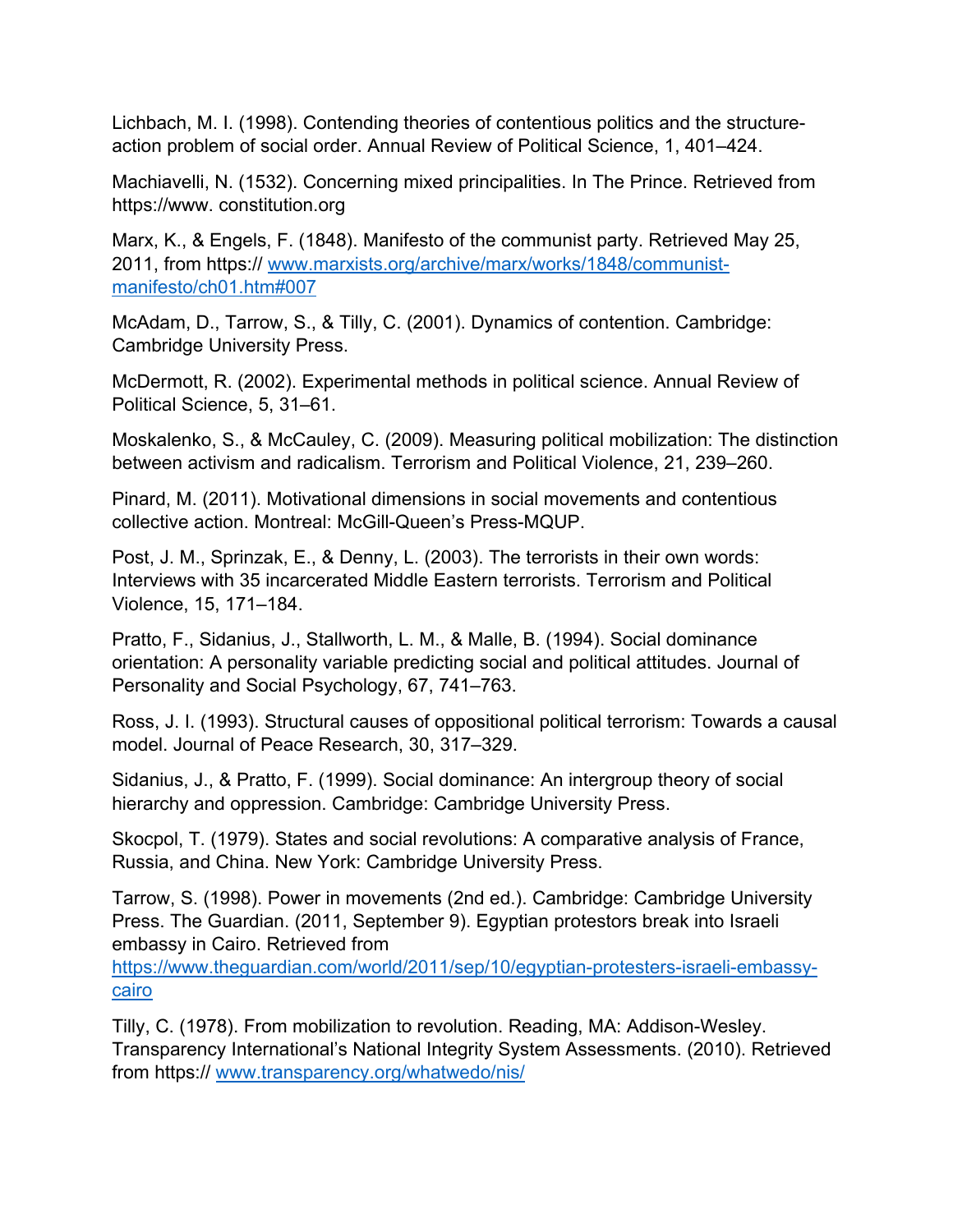Transparency International's National Integrity System Assessments. (2011). Retrieved from https:// [www.transparency.org/whatwedo/nis/](http://www.transparency.org/whatwedo/nis/)

Victoroff, J. (2005). The mind of the terrorist: A review and critique of psychological approaches. Journal of Conflict Resolution, 49, 3–42.

Weinstein, J. M. (2007). Inside rebellion: The politics of insurgent violence. Cambridge: Cambridge University Press.

## **Appendix**

Experimental vignettes that vary levels of grievance, risk, and opportunity are presented below. The critical experimental passages that vary between conditions are presented in italics. Note: Because this is a between-subjects design, participants will read and respond to one vignette.

#### **Condition 1: Low grievance, low risk, low opportunity**

You are a member of the minority Estamese ethnic group in the country of Buchara. Estamese like you used to suffer discrimination, and rebelled against the Buchari authorities decades ago. But treatment of the Estamese has improved since then.

You are a university student. You occasionally hear comments about your ethnicity from fellow students. *But on the whole you have been accepted and have good relations with students of many ethnicities*. Your professors treat you fairly. Incidents involving discrimination against Estamese students are rare. On one occasion, you witnessed a fight that started when two Estamese students were attacked by Buchari students. The police arrested the Buchari students, and left the two Estamese students alone.

Recently, you have been approached by two fellow Estamese students who would like to see you get involved politically. Dalig has asked you to help organize and *march in a peaceful protest*. A non-violent march will revive the cause of Estamese nationalism and bring it to the attention of the Buchara government and the rest of the world. You know that Dalig does not have strong connections in the Estamese community, and in the past few people have attended his protests. Vadan has also approached you. In a secret meeting,

Vadan asked you if you would be willing to support the Estamese Liberation Organization in its plans to launch violent attacks. Vadan argues that only by *striking out and hurting the oppressors* can the spirit of Estamese nationalism be rekindled. You know that the Estamese Liberation Organization has few members and little access to weapons or bombs, and that their past attempts at launching violent attacks have frequently failed.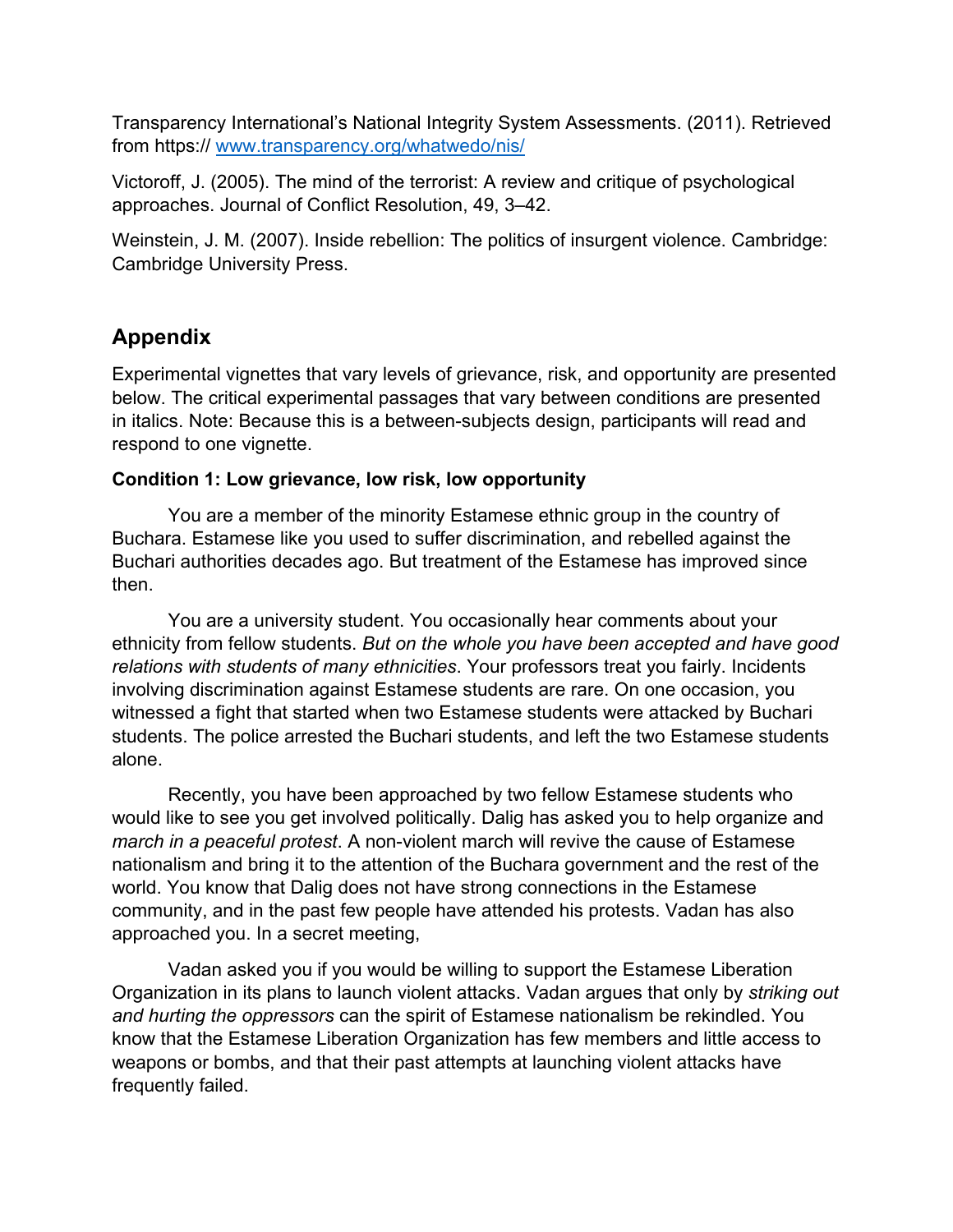When thinking about taking part in either the peaceful protest or the violent attack, you know that *the personal risk you face is very low*. The police force is corrupt and inefficient when it comes to dealing with challenges to the government. If you were involved in any kind of challenge to the government, *you face a very small chance of being caught and punished by the authorities*.

#### **Condition 2: Low grievance, high risk, low opportunity**

You are a member of the minority Estamese ethnic group in the country of Buchara. Estamese like you used to suffer discrimination, and rebelled against the Buchari authorities decades ago. But treatment of the Estamese has improved since then.

You are a university student. You occasionally hear comments about your ethnicity from fellow students. But on the *whole you have been accepted and have good relations with students of many ethnicities*. Your professors treat you fairly. Incidents involving discrimination against Estamese students are rare. On one occasion, you witnessed a fight that started when two Estamese students were attacked by Buchari students. The police arrested the Buchari students, and left the two Estamese students alone.

Recently, you have been approached by two fellow Estamese students who would like to see you get involved politically. Dalig has asked you to help organize and *march in a peaceful protest*. A *non-violent march* will revive the cause of Estamese nationalism and bring it to the attention of the Buchara government and the rest of the world. You know that Dalig does not have strong connections in the Estamese community, and in the past few people have attended his protests.

Vadan has also approached you. In a secret meeting, Vadan asked you if you would be willing to support the Estamese Liberation Organization in its plans to *launch violent attacks*. Vadan argues that only by *striking out and hurting the oppressors* can the spirit of Estamese nationalism be rekindled. You know that the Estamese Liberation Organization has few members and little access to weapons or bombs, and that their past attempts at launching violent attacks have frequently failed.

When thinking about taking part in either the peaceful protest march or the violent attack, you know that the *personal risk you face is very high*. The Buchara police force is very efficient when it comes to dealing with challenges to the government. If you were involved in any kind of challenge to the government, *you face a very high chance of being caught and punished by the authorities*.

#### **Condition 3: High grievance, low risk, low opportunity**

You are a member of the minority Estamese ethnic group in the country of Buchara. Estamese like you have long suffered discrimination, and rebelled against the Buchari authorities decades ago.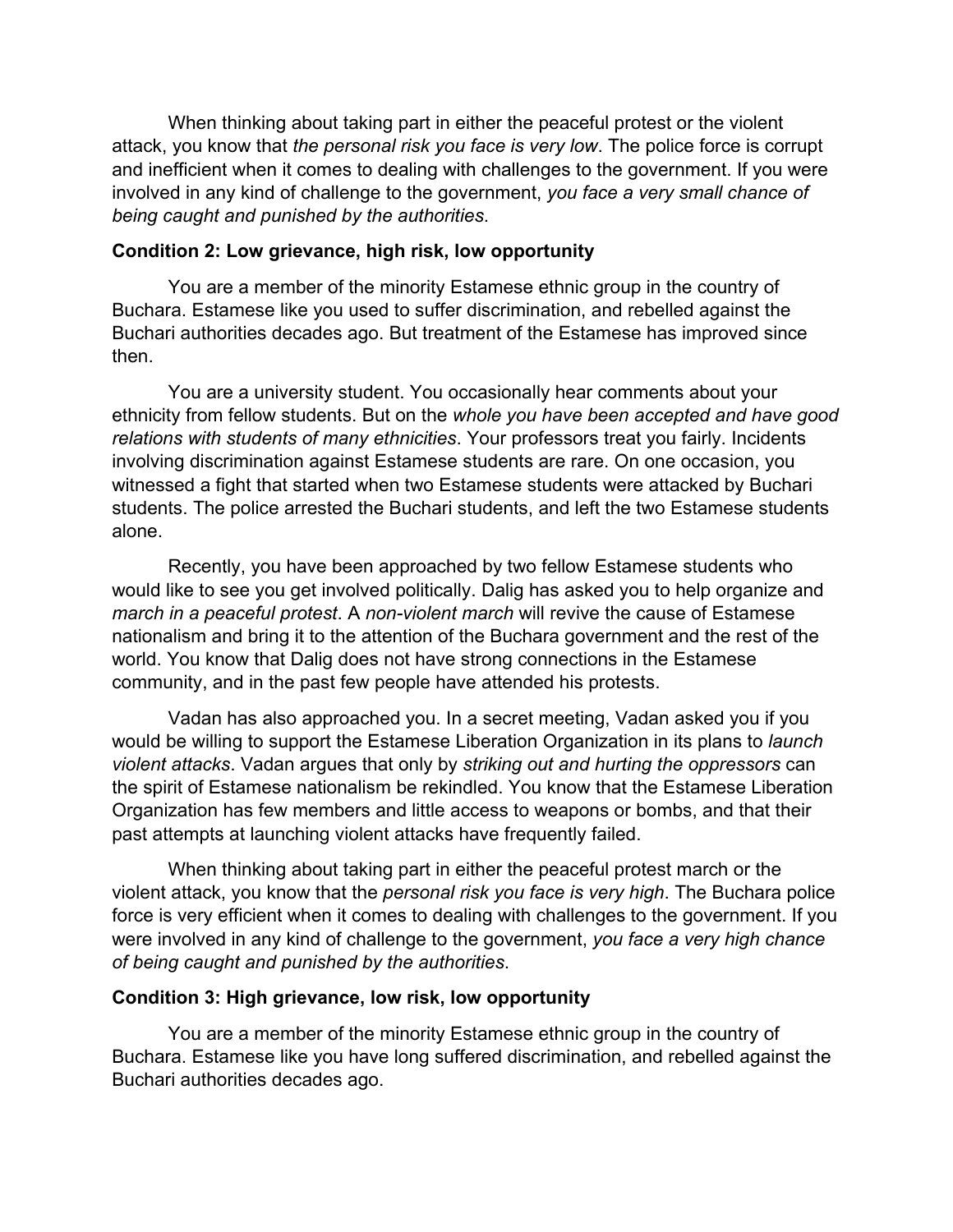You are a university student. You are *discriminated against because you are Estamese*. Fellow students make humiliating comments about your ethnicity. Your work is as good as that of your peers, but you consistently receive lower grades. Even Estamese like you with a good education are hired last and fired first. The authorities treat Estamese citizens unfairly. For example, the police stop *Estamese without any reason*. Estamese are not allowed to vote or to express their political views. Buchari leaders regularly deride the E*stamese as unpatriotic and ridicule Estamese culture and language*.

Recently, you have been approached by two fellow Estamese students who would like to see you get involved politically. Dalig has asked you to help organize and *march in a peaceful protest. A non-violent march* will revive the cause of Estamese nationalism and bring it to the attention of the Buchara government and the rest of the world. You know that Dalig does not have strong connections in the Estamese community, and in the past few people have attended his protests.

Vadan has also approached you. In a secret meeting, Vadan asked you if you would be willing to support the Estamese Liberation Organization in its plans to *launch violent attacks*. Vadan argues that only by *striking out and hurting the oppressors* can the spirit of Estamese nationalism be rekindled. You know that the Estamese Liberation Organization has few members and little access to weapons or bombs, and that their past attempts at launching violent attacks have frequently failed.

When thinking about taking part in either the peaceful protest or the violent attack, you know that the *personal risk you face is very low*. The police force is corrupt and inefficient when it comes to dealing with challenges to the government. If you were involved in any kind of challenge to the government, you *face a very small chance of being caught and punished by the authorities*.

#### **Condition 4: High grievance, high risk, low opportunity**

You are a member of the minority Estamese ethnic group in the country of Buchara. Estamese like you have long suffered discrimination, and rebelled against the Buchari authorities decades ago.

You are a university student. You are discriminated against because you are Estamese. Fellow students make *humiliating comments* about your ethnicity. Your work is as good as that of your peers, but you consistently receive lower grades. Even Estamese like you with a good education are hired last and fired first. The authorities treat Estamese citizens unfairly. For example, the police stop Estamese without any reason. Estamese are not allowed to vote or to express their political views. Buchari leaders *regularly deride the Estamese as unpatriotic and ridicule Estamese culture and language.*

Recently, you have been approached by two fellow Estamese students who would like to see you get involved politically. Dalig has asked you to help organize and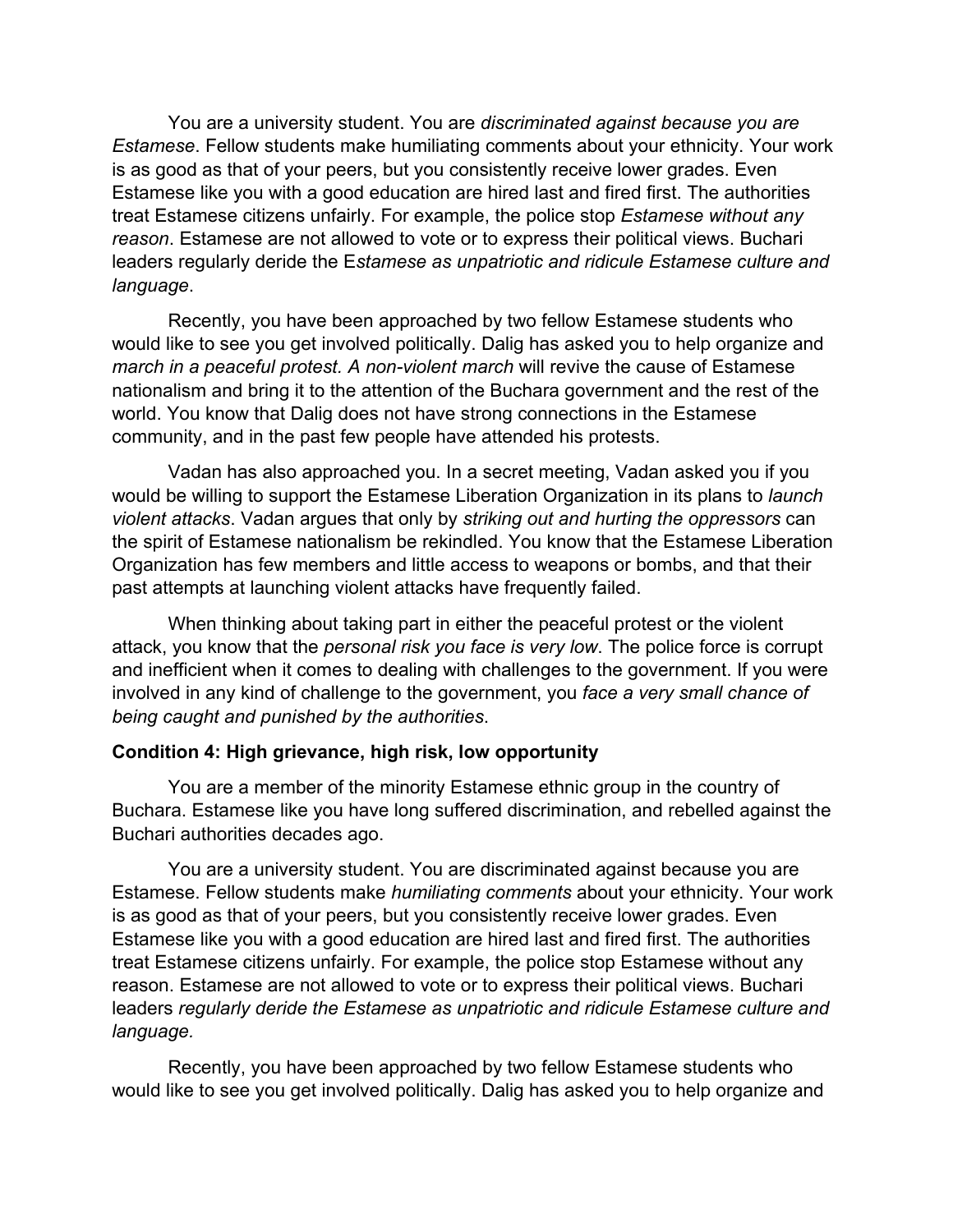*march in a peaceful protest. A non-violent march* will revive the cause of Estamese nationalism and bring it to the attention of the Buchara government and the rest of the world. You know that Dalig does not have strong connections in the Estamese community, and in the past few people have attended his protests.

Vadan has also approached you. In a secret meeting, Vadan asked you if you would be willing to support the Estamese Liberation Organization in its plans to *launch violent attacks.* Vadan argues that only by *striking out and hurting the oppressors* can the spirit of Estamese nationalism be rekindled. You know that the Estamese Liberation Organization has few members and little access to weapons or bombs, and that their past attempts at launching violent attacks have frequently failed.

When thinking about taking part in either the peaceful protest march or the violent attack, you know that the *personal risk you face is very high*. The Buchara police force is very efficient when it comes to dealing with challenges to the government. If you were involved in any kind of challenge to the government, *you face a very high chance of being caught and punished by the authorities*.

#### **Condition 5: Low grievance, low risk, high opportunity**

You are a member of the minority Estamese ethnic group in the country of Buchara. Estamese like you used to suffer discrimination, and rebelled against the Buchari authorities decades ago. But treatment of the Estamese has improved since then.

You are a university student. You occasionally hear comments about your ethnicity from fellow students. *But on the whole you have been accepted and have good relations with students of many ethnicities*. Your professors treat you fairly. Incidents involving discrimination against Estamese students are rare. On one occasion, you witnessed a fight that started when two Estamese students were attacked by Buchari students. The police arrested the Buchari students, and left the two Estamese students alone.

Recently, you have been approached by two fellow Estamese students who would like to see you get involved politically. Dalig has asked you to help organize and march in a *peaceful protest*. A *non-violent march* will revive the cause of Estamese nationalism and bring it to the attention of the Buchara government and the rest of the world. You know that Dalig has strong connections in the Estamese community, and in the past many people have attended his protests.

Vadan has also approached you. In a secret meeting, Vadan asked you if you would be willing to support the Estamese Liberation Organization in its plans to *launch violent attacks*. Vadan argues that only by *striking out and hurting the oppressors* can the spirit of Estamese nationalism be rekindled. You know that the Estamese Liberation Organization has many members and easy access to weapons and bombs, and that their past attempts at launching violent attacks have frequently succeeded.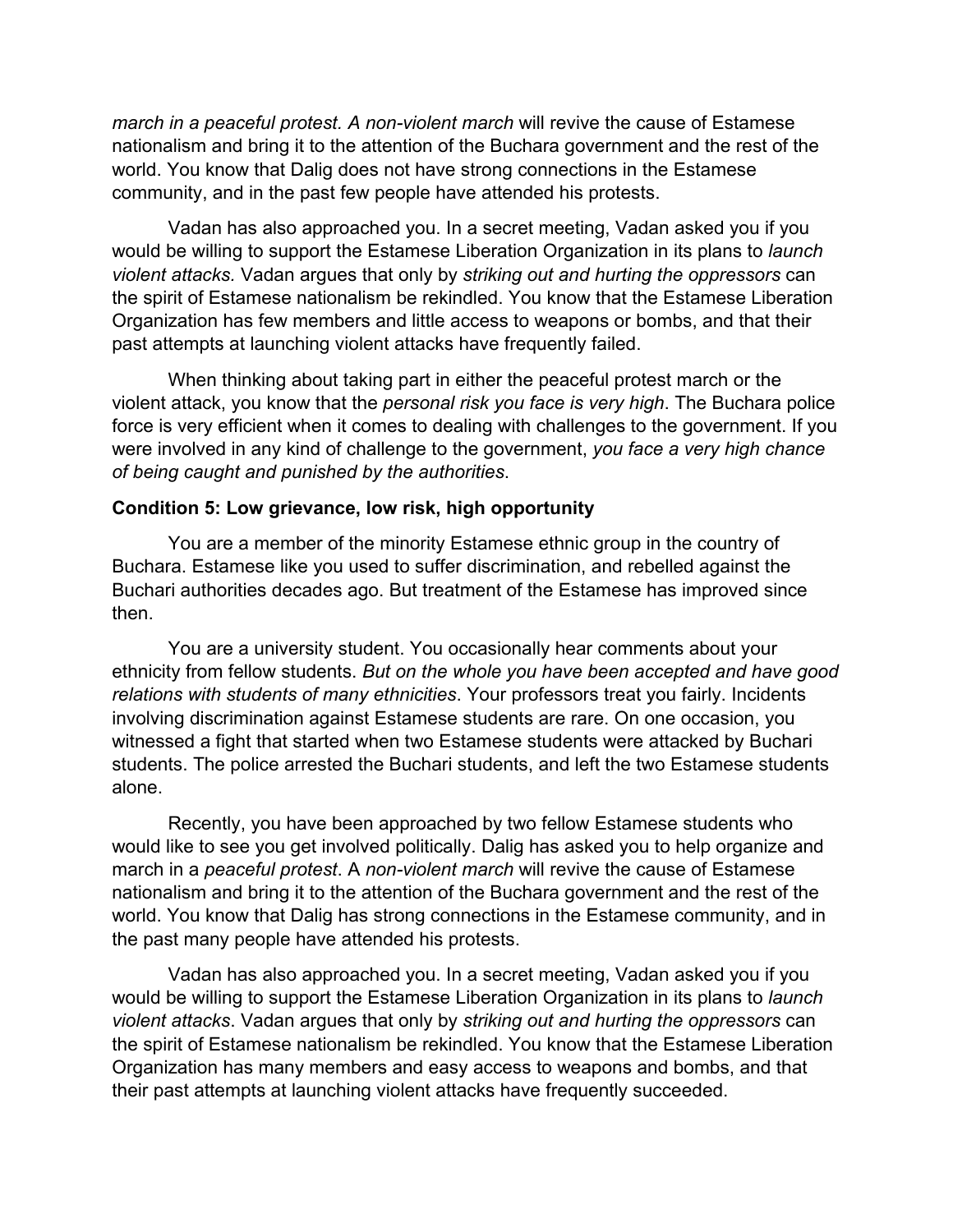When thinking about taking part in either the peaceful protest or the violent attack, you know that the *personal risk you face is very low*. The police force is corrupt and inefficient when it comes to dealing with challenges to the government. If you were involved in any kind of challenge to the government, *you face a very small chance of being caught and punished by the authorities.*

#### **Condition 6: Low grievance, high risk, high opportunity**

You are a member of the minority Estamese ethnic group in the country of Buchara. Estamese like you used to suffer discrimination, and rebelled against the Buchari authorities decades ago. But treatment of the Estamese has improved since then.

You are a university student. You occasionally hear comments about your ethnicity from fellow students. *But on the whole you have been accepted and have good relations with students of many ethnicities*. Your professors treat you fairly. Incidents involving discrimination against Estamese students are rare. On one occasion, you witnessed a fight that started when two Estamese students were attacked by Buchari students. The police arrested the Buchari students, and left the two Estamese students alone.

Recently, you have been approached by two fellow Estamese students who would like to see you get involved politically. Dalig has asked you to help organize and march in a *peaceful protest*. *A non-violent march* will revive the cause of Estamese nationalism and bring it to the attention of the Buchara government and the rest of the world. You know that Dalig has strong connections in the Estamese community, and in the past many people have attended his protests.

Vadan has also approached you. In a secret meeting, Vadan asked you if you would be willing to support the Estamese Liberation Organization in its plans to *launch violent attacks*. Vadan argues that only by *striking out and hurting the oppressors* can the spirit of Estamese nationalism be rekindled. You know that the Estamese Liberation Organization has many members and easy access to weapons and bombs, and that their past attempts at launching violent attacks have frequently succeeded.

When thinking about taking part in either the peaceful protest march or the violent attack, you know that the *personal risk you face is very high.* The Buchara police force is very efficient when it comes to dealing with challenges to the government. If you were involved in any kind of challenge to the government, *you face a very high chance of being caught and punished by the authorities*.

#### **Condition 7: High grievance, low risk, high opportunity**

You are a member of the minority Estamese ethnic group in the country of Buchara. Estamese like you have long suffered discrimination, and rebelled against the Buchari authorities decades ago.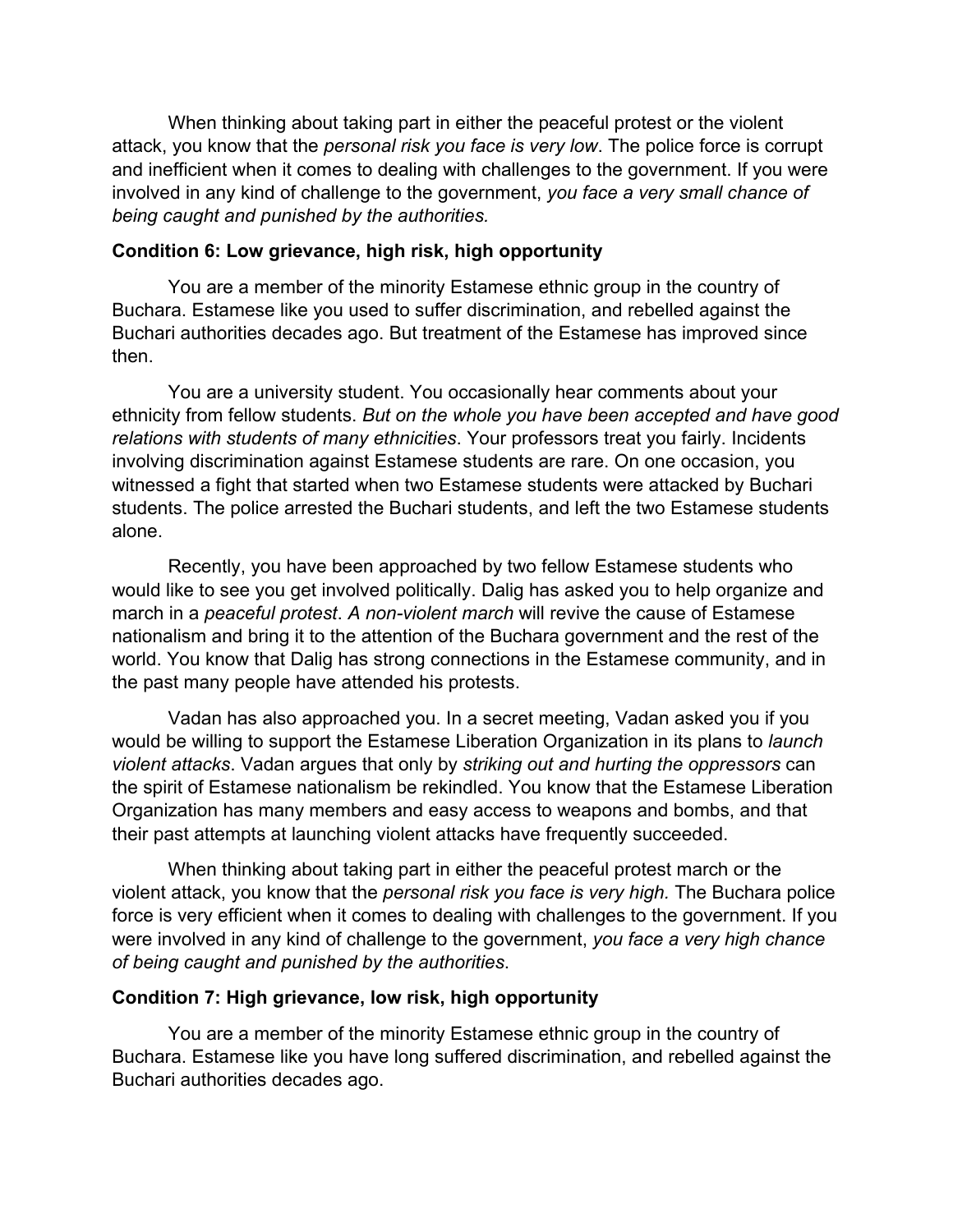You are a university student. *You are discriminated against because you are Estamese*. Fellow students make *humiliating comments* about your ethnicity. Your work is as good as that of your peers, but you consistently receive lower grades. Even Estamese like you with a good education are hired last and fired first. The authorities treat Estamese citizens unfairly. For example, the police *stop Estamese without any reason*. Estamese are not allowed to vote or to express their political views. Buchari leaders *regularly deride the Estamese as unpatriotic and ridicule Estamese culture and language.* 

Recently, you have been approached by two fellow Estamese students who would like to see you get involved politically. Dalig has asked you to help organize and march in a *peaceful protest*. *A non-violent march* will revive the cause of Estamese nationalism and bring it to the attention of the Buchara government and the rest of the world. You know that Dalig has strong connections in the Estamese community, and in the past many people have attended his protests.

Vadan has also approached you. In a secret meeting, Vadan asked you if you would be willing to support the Estamese Liberation Organization in its plans to *launch violent attacks*. Vadan argues that only by *striking out and hurting the oppressors* can the spirit of Estamese nationalism be rekindled. You know that the Estamese Liberation Organization has many members and easy access to weapons and bombs, and that their past attempts at launching violent attacks have frequently succeeded.

When thinking about taking part in either the peaceful protest or the violent attack, you know that the *personal risk you face is very low*. The police force is corrupt and inefficient when it comes to dealing with challenges to the government. If you were involved in any kind of challenge to the government, *you face a very small chance of being caught and punished by the authorities.*

#### **Condition 8: High grievance, high risk, high opportunity**

You are a member of the minority Estamese ethnic group in the country of Buchara. Estamese like you have long suffered discrimination, and rebelled against the Buchari authorities decades ago.

You are a university student. *You are discriminated against because you are Estamese.* Fellow students make *humiliating comments* about your ethnicity. Your work is as good as that of your peers, but you consistently receive lower grades. Even Estamese like you with a good education are hired last and fired first. The authorities treat Estamese citizens unfairly. For example, the police stop E*stamese without any reason*. Estamese are not allowed to vote or to express their political views. Buchari leaders regularly deride the *Estamese as unpatriotic and ridicule Estamese culture and language*.

Recently, you have been approached by two fellow Estamese students who would like to see you get involved politically. Dalig has asked you to help organize and